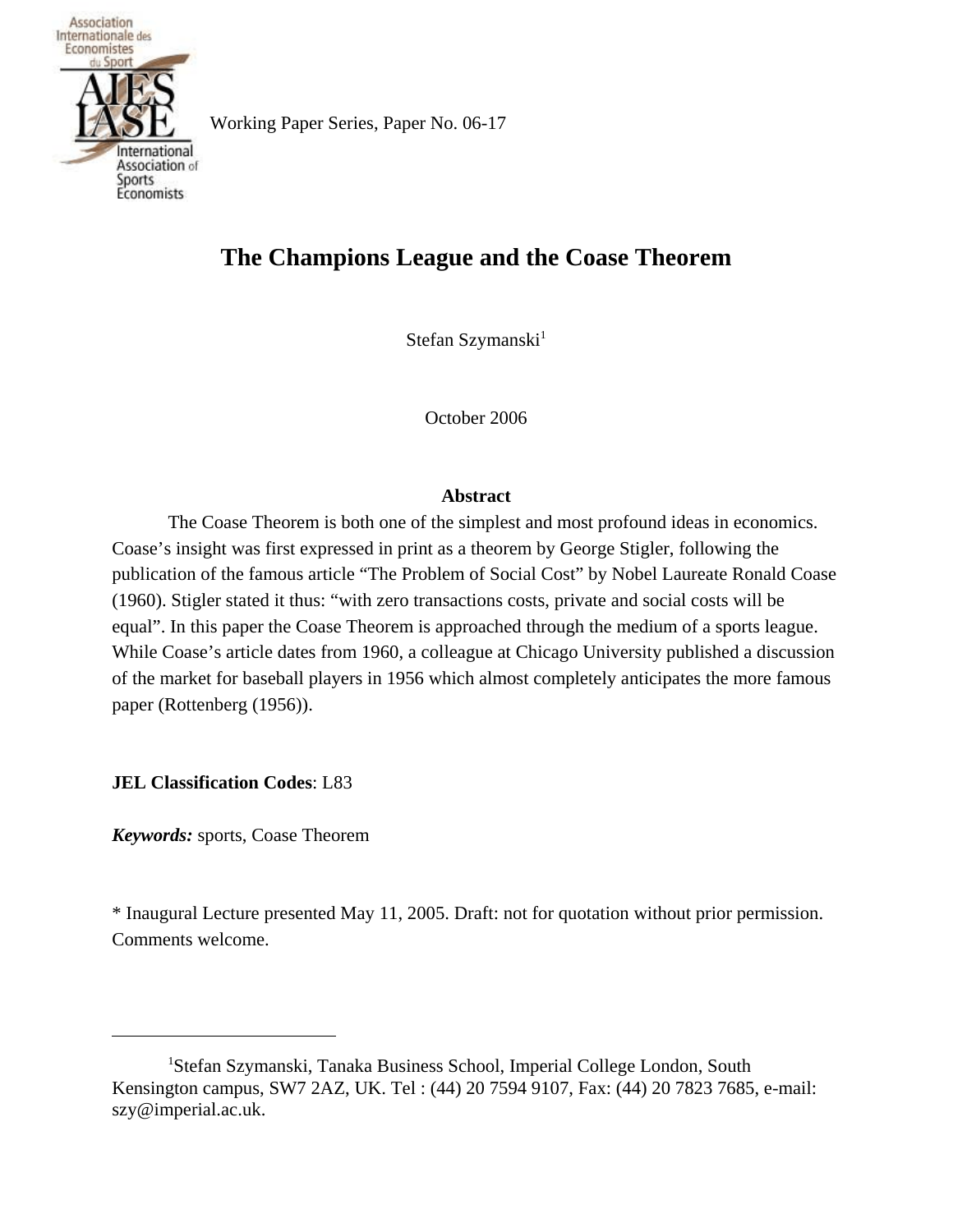# **1. Introduction**

The Coase Theorem is both one of the simplest and most profound ideas in economics. Coase's insight was first expressed in print as a theorem by George Stigler, following the publication of the famous article "The Problem of Social Cost" by Nobel Laureate Ronald Coase (1960). Stigler stated it thus: "with zero transactions costs, private and social costs will be equal". The significance of this statement is that "if private cost is equal to social cost, it follows that producers will only engage in an activity if the value of the product of the factors employed is greater than the value which they would yield in their best alternative use" (Coase (1988), p158). In other words, bargaining in an unrestricted market will produce full economic efficiency (assuming zero transactions costs), obviating the need to invoke government intervention in the form of Pigouvian taxes and subsidies to correct externalities. The implications for social policy are profound- simply by establishing property rights all externalities will be internalised and private transactions will be publicly optimal. Most notably, the lesson of Coase Theorem for environmental economics is that we need only establish property rights over the quantities of greenhouse gases in the atmosphere and toxins in the oceans, and pollution will controlled at socially optimal, sustainable levels. Many economists would echo the words of Avinash Dixit and Mancur Olson (2000) "In his article 'The Problem of Social Cost', Ronald Coase introduced a very powerful idea of great importance. Coase's article has been arguably the single largest influence on thinking about economic policy for the last three decades. It is one of the most – if not the most – widely cited economics article in recent times".

Big theorems are notoriously difficult to test. Darwinism remains resolutely untestable, no one is holding out much hope of testing the theories of Freud or Marx and even in physics developments such as string theory remain testable only in principle. One problem with big theories is that they require big experimentsexperimental frameworks that are capable of capturing a substantial degree of the complexity that a big theory addresses. In the world of economics big theorems such as the fundamental theorems of welfare economics or the law of demand are generally approached through specific examples. In this paper the Coase Theorem is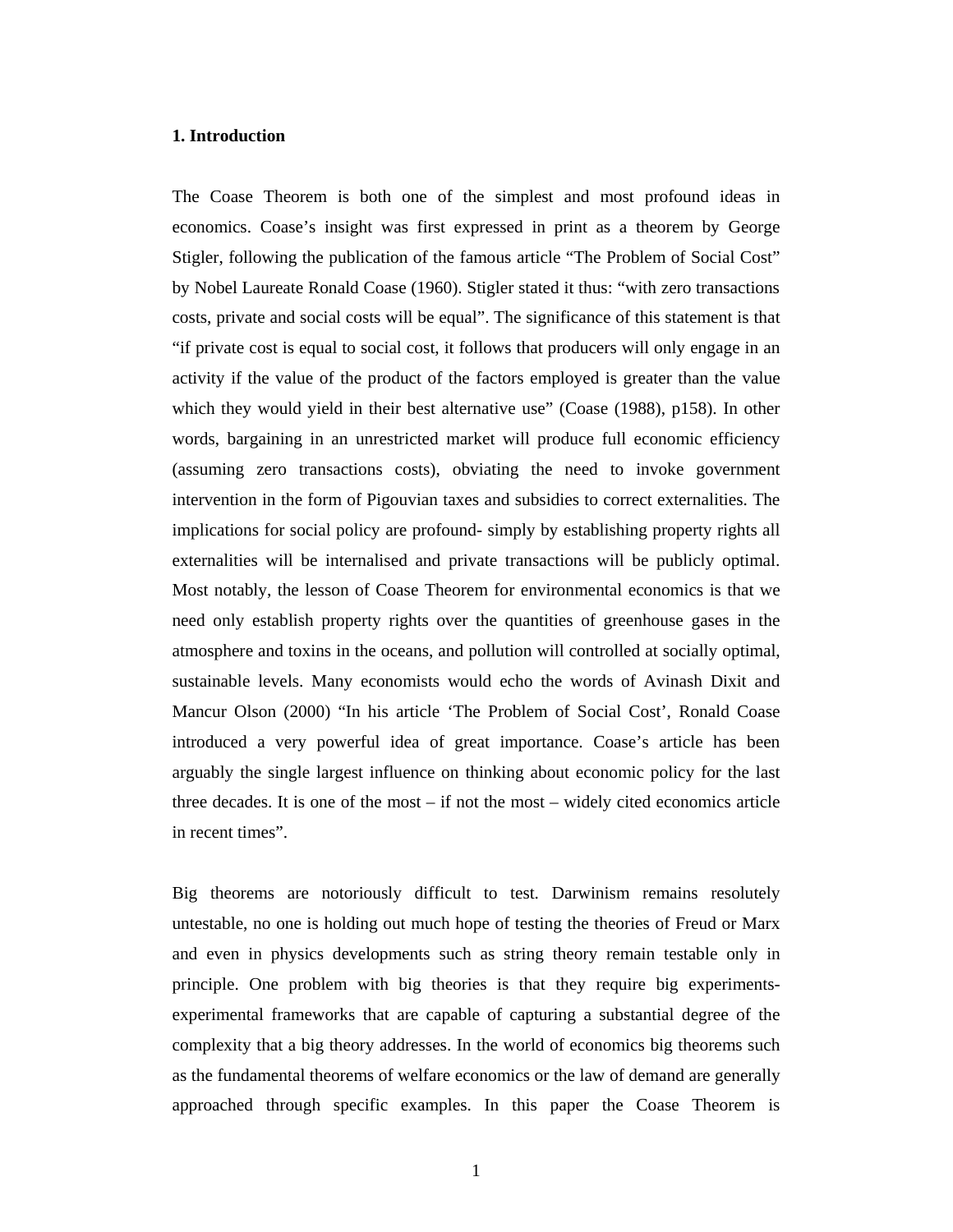approached through the medium of a sports league. While Coase's article dates from 1960, a colleague at Chicago University published a discussion of the market for baseball players in 1956 which almost completely anticipates the more famous paper (Rottenberg (1956)). As in any team sport, the players are the principal asset, and teams historically have traded these assets, frequently for cash. In baseball a rule enforced by the owners, known as the Reserve Clause, prohibited players from moving teams without the permission of their current employer, effectively endowing the employer a monopsony right over the income stream of the player. As this restraint come under pressure from the players and their union, the owners sought to defend their rule by arguing that if players were free to move they would quickly migrate to the wealthiest teams, disturbing the essential element of "competitive balance" allegedly fostered by the Reserve Clause. Rottenberg argued, in the manner of Coase, that ownership rules would make no difference to the distribution of talent in a league. If owners controlled the movement of players, trade between club would cause each player to move to the location where his (marginal revenue) product is greatest. If players were free to move, bidding by the clubs to hire players would produce the same distribution (the only difference being that any economic rents would now accrue to the player, not the owner).

This paper re-examines the application of the Coase Theorem to the market for players in a sports league. It is shows that plausible trading mechanisms will not achieve Coasian efficiency. This result is demonstrated using data from English football. The implications of these results for the development of the UEFA Champions League is then discussed.

#### **2. The Coase Theorem and its discontents**

The Coase Theorem has subject to significant scrutiny in the economics literature and has been widely challenged (see e.g. Ellickson (1991) and Samuelson (1995)). Three examples of academic critiques are discussed here:

(i) Practicality (e.g. Canterbery and Marvasti (1992)). Even if it is true that costless bargaining with full property rights produces efficiency, many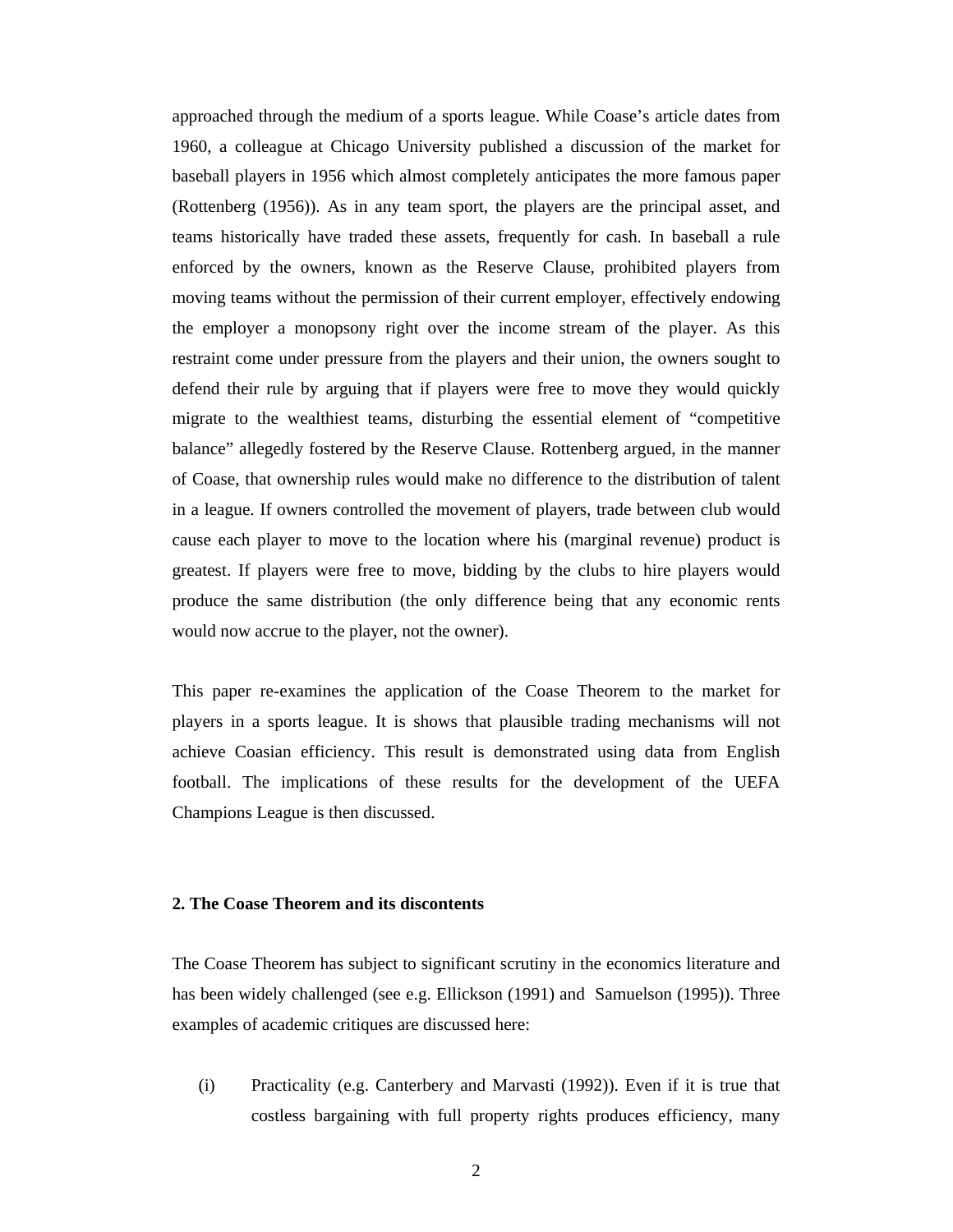economists have argued that this is of little practical value, since most market failures which the Coase Theorem addresses refer to situations where property rights are very difficult to define precisely or in a way that that is legally enforceable (e.g. rights over the ocean fisheries- even if territorial waters are assigned, the fish often fail to respect the boundaries so that enforcing rights over fish that temporarily stray into another's jurisdiction is likely to be difficult). Additionally, the relevance of the costless bargaining paradigm is questionable since most of the difficult and important problems arise where bargaining costs are very high (e.g pollution rights).

- (ii) Tautology (e.g. Usher (1998)). He argues that in a zero transaction cost world efficiency must be guaranteed among maximising agents, regardless of whether property rights exist at all- since otherwise there will exist unrealised gains from trade. Hence while it is strictly true that any allocation of property will produce efficiency in such a world, the existence of property rights is not necessary. The Coase Theorem, stripped of the necessity of property, merely becomes the statement that in a world where agents are willing and able to bargain until all potential gains from trade are realised the outcome will be economically efficient, which, as stated, appears tautological, since economic efficiency is defined as the realisation of all potential gains from trade.
- (iii) Falsity (e.g. Aivazian and Callen (2003)). These authors relate the Coase Theorem to Edgeworth's notion of the core. The core is defined as the set of efficient equilibrium bargains among parties. The perfectly competitive equilibrium of neoclassical economics belongs the set of resource allocations that are in the core, but others may exist as well. Clearly the outcome of Coasian bargaining must be in the core in as well. Different initial allocations of rights might product different allocations of resources, but all outcomes should be in the core (e.g. the allocation of resources will be different if the polluter has the absolute right to pollute compared to a situation where citizens have an absolute right to protection from the effects of pollution, but the Coase Theorem says that the amount of pollution should be fixed at the efficient level in both cases). However, if there is an allocation of property rights exists for which the core is empty-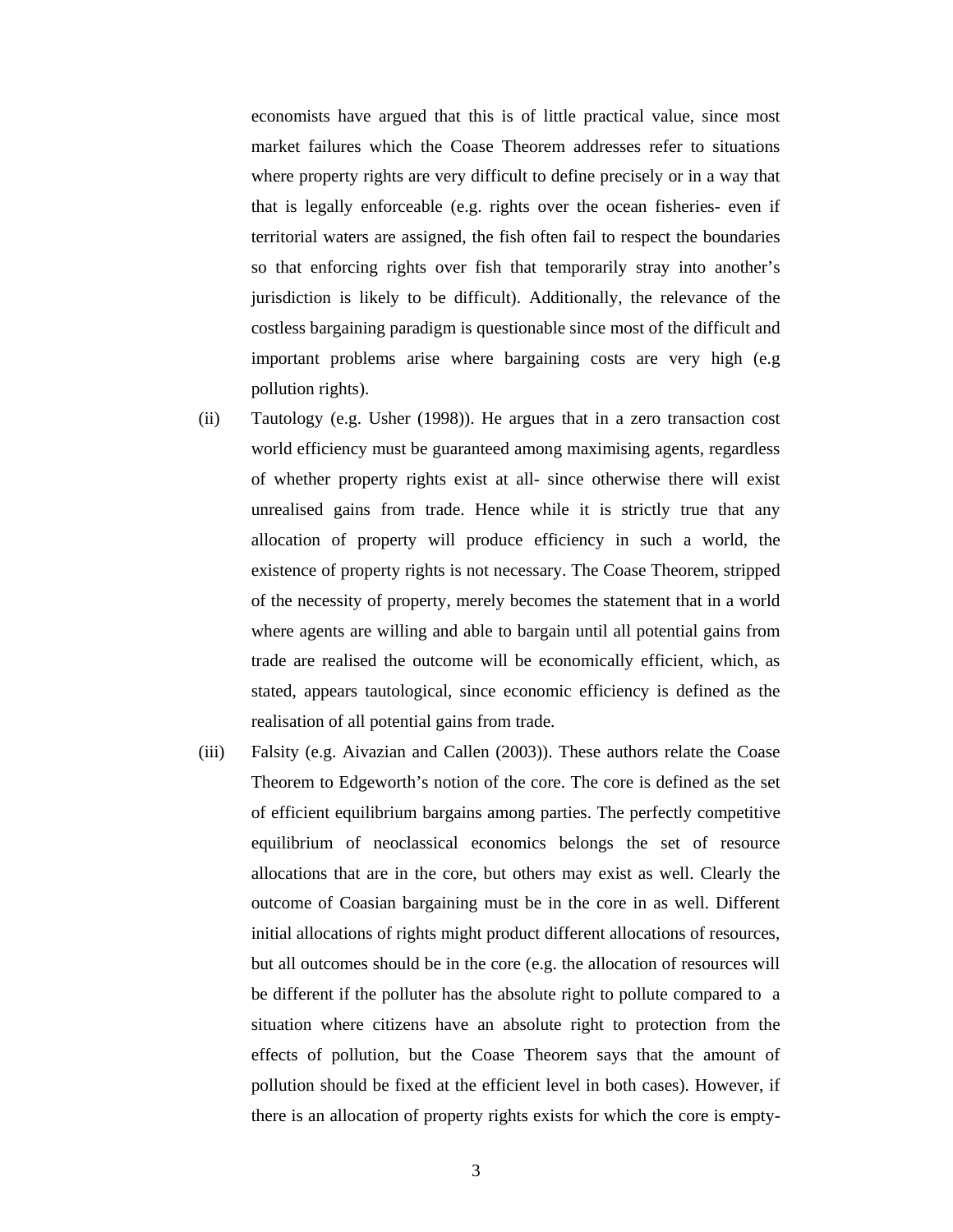i.e. there is no equilibrium bargain that is efficient- then the Coase Theorem fails. Aivazian and Callen provide a simple example of just such a case.

While theoretical objections abound, it is perhaps more important to understand whether the implications of the Coase Theorem are really relevant for economic policy. In other words, we need to understand whether, in a world where property rights are well defined and bargaining is not too costly, the outcomes of bargaining are plausibly close to efficiency. The team sports literature has been widely cited as an example of a situation where the Coase Theorem is put to a practical test.

#### **3. The Coase Theorem in the sports literature**

 $\overline{a}$ 

One common characteristic of team sports as they developed on both sides of the Atlantic has been the desire of the owners of teams belonging to professional leagues to control the market for players, in particular to establish monopsony rights. Thus the Reserve Clause of baseball (see e.g. Quirk and Fort (1992) for an explanation) functioned in much the same way as the Retain and Transfer System of English soccer (see e.g. Sloane  $(1969)^2$ . This inevitably led to challenges in the courts by the players claiming the right to move freely between employers. Simon Rottenberg's celebrated (1956) article examined this issue and presented the team owner's rationale:

"the defense most commonly heard is that the reserve rule is necessary to assure an equal distribution of playing talent among opposing teams; that a more or less equal distribution of talent is necessary if there is to be uncertainty of outcome; and that uncertainty of outcome is necessary if the consumer is to be willing to pay admission to the game. This defense is founded on the premise that there are rich baseball clubs and poor ones and that, if the players' market were free, the rich clubs would outbid the poor for talent, taking all competent players for themselves and leaving only the incompetent for other teams." (p. 246)

 $2<sup>2</sup>$  In fact, the two systems were so similar that it is hard to believe that the Football League did not copy the National League. However, no evidence to this effect has ever been produced.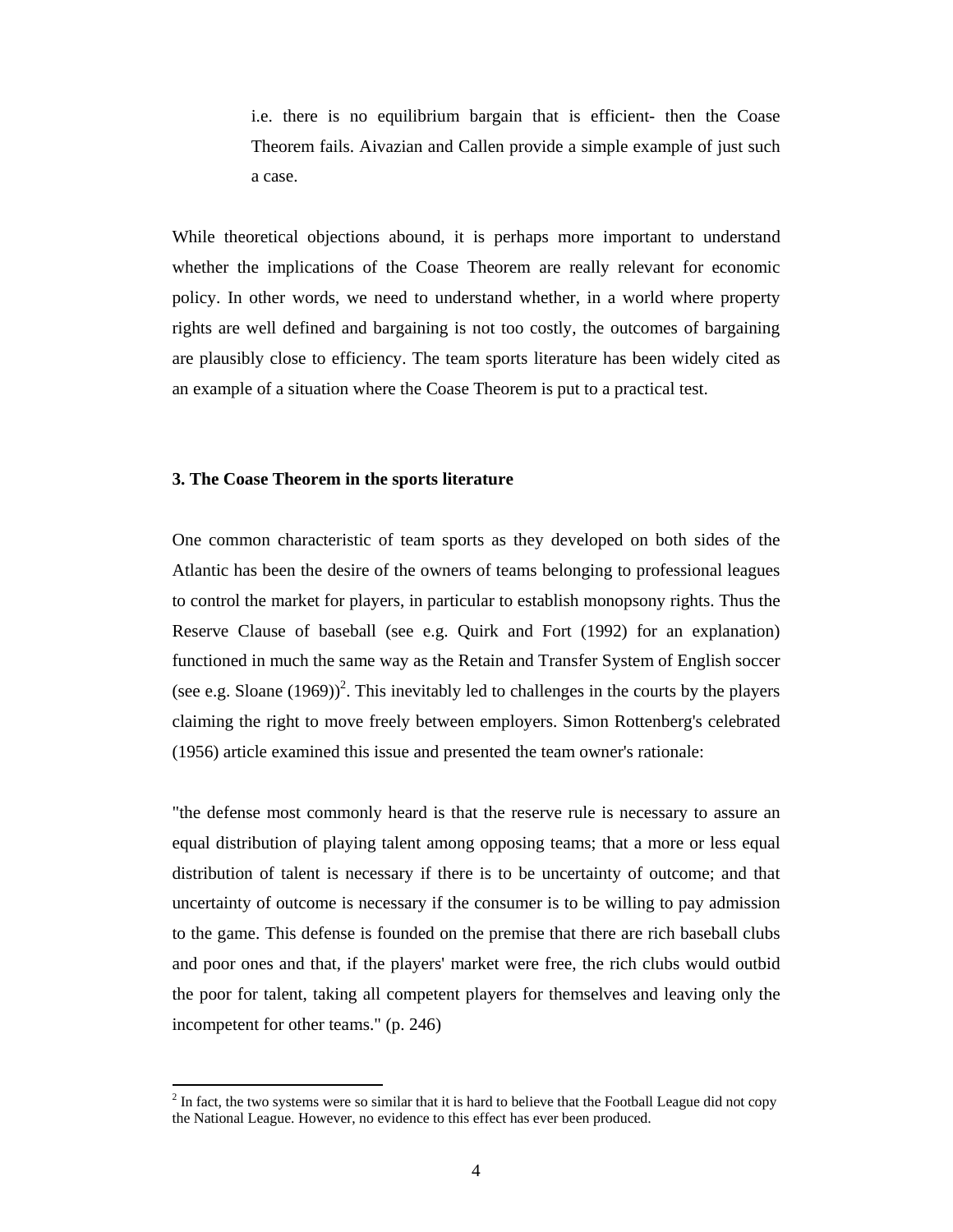Rottenberg argued that (a) the Reserve clause did nothing to prevent the migration of talent to the big city teams and so would not affect the distribution of talent and that (b) by establishing monopsony power over a player throughout his career the team owners were able to hold down wages and raise profitability. Point (a) has since been identified as an example of the Coase Theorem at work: the initial distribution of ownership rights should have no impact on the efficient (here profit maximizing) distribution of resources. El-Hodiri and Quirk (1971) and Quirk and El-Hodiri (1974) took this analysis one stage further in a formal dynamic model showing that, if teams have differing revenue generating potential, (i) profit maximizing behavior will not lead to an equal distribution of resources (playing talent) and (ii) revenue redistribution on the basis of gate sharing will have no impact on the distribution of playing talent. Points (a) and (ii) are both examples of the well-known *invariance principle*.

There have been two significant changes in talent allocation rules in North American sports over recent years. Firstly, in 1976 major league baseball players won the right of free agency after completing six years service, and this practice rapidly spread to the other sports. Secondly, the draft rules of the NFL, which allocated the right to hire new talent entering the league on the basis of the reverse order of finish of the previous season's competition were adopted by the other sports (see Paul Staudohar (1996) for more details on both of these innovations). These changes can be studied to identify the impact of changes in talent allocation rules on competitive balance.

### *(i) Free Agency*

 $\overline{a}$ 

The advent of free agency in MLB in 1976 for six year veterans is a clear natural experiment<sup>3</sup>. The owners claimed that as a result of this limited free agency the best veterans would migrate to the big city teams and competitive balance would be undermined. A number of studies have attempted to use this rule change to test the invariance hypothesis, and the findings from these studies are reported in Table 3.

 $3$  In this case the change was exogenous- i.e. not itself motivated by a desire to affect competitive balance (see Bruce Meyer (1995) for a discussion of natural experiments).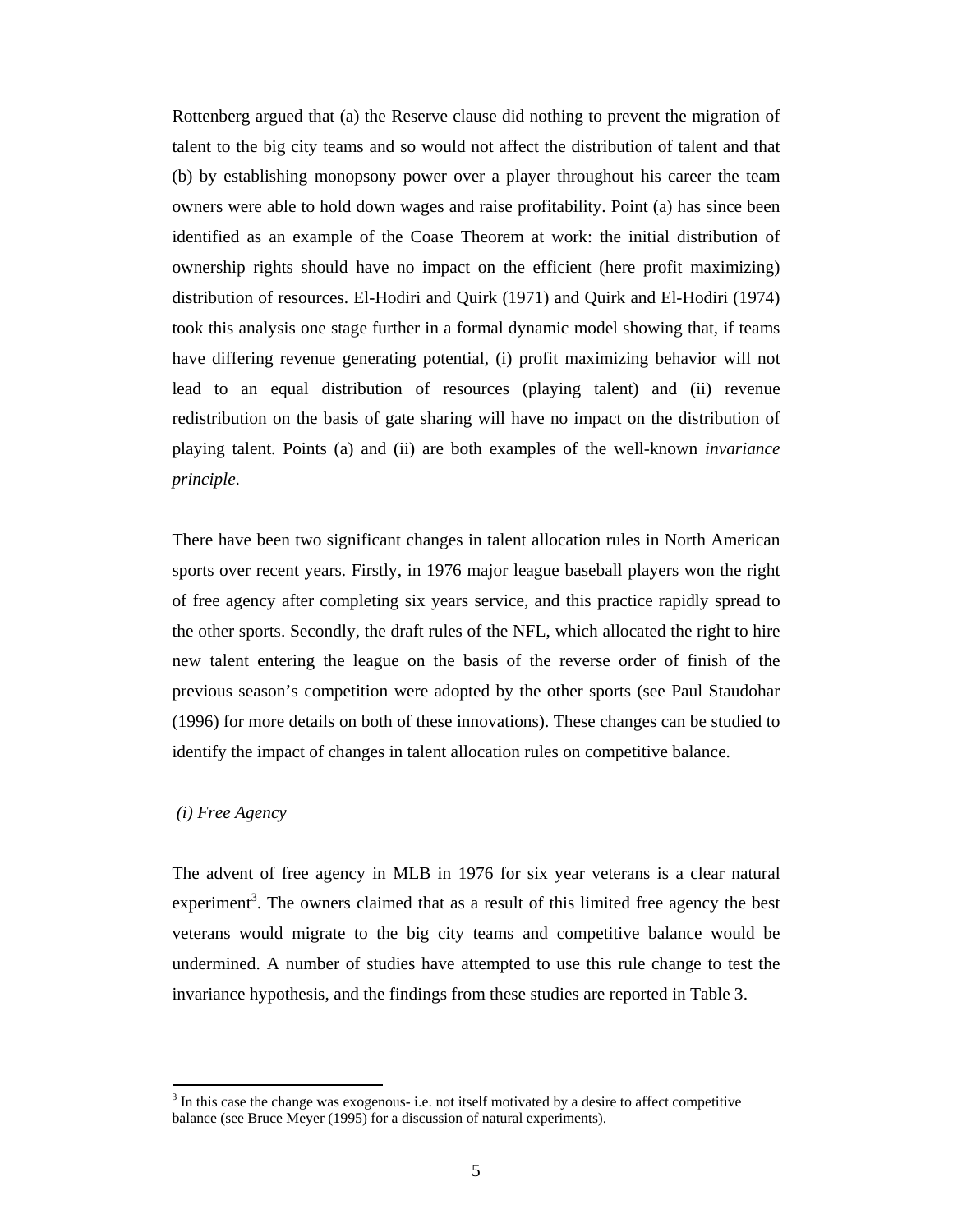| Study                               | Measure of Competitive<br><b>Balance</b>                                                         | Impact on<br>Competitive<br>Balance in NL | Impact on<br>Competitive<br>Balance in<br>AL |
|-------------------------------------|--------------------------------------------------------------------------------------------------|-------------------------------------------|----------------------------------------------|
| Daly and Moore                      | Movement of free agents to                                                                       | $\left( -\right)$                         | $\left( -\right)$                            |
| (1981)                              | large market teams                                                                               |                                           |                                              |
| <b>Scully (1989)</b>                | Standard deviation of win<br>percent and Gini coefficient of<br>pennant wins                     | $(+)$                                     | (0)                                          |
| <b>Balfour and Porter</b><br>(1991) | Standard deviation of win<br>percent, persistence of win                                         | $(+)$                                     | $^{(+)}$                                     |
| Fort and Quirk<br>(1995)            | percent<br>Standard deviation of win<br>percent and Gini coefficient of                          | (0)                                       | (0)                                          |
| Vrooman (1995)                      | pennant wins<br>Standard deviation of win<br>percent relative to idealized<br>standard deviation | $(+)$                                     | $^{(+)}$                                     |
| Vrooman (1996)                      | Persistence of win percent                                                                       | $^{(+)}$                                  | $(+)$                                        |
| Butler (1995)                       | Standard deviation of win<br>percent and serial correlation<br>of win percent                    | (0)                                       | (0)                                          |
| Horowitz (1997)                     | Entropy                                                                                          | $\left( -\right)$                         | (0)                                          |
| Depken (1999)                       | Hirschman-Herfindahl index<br>of wins relative to ideal                                          | (0)                                       | $\left( -\right)$                            |
| Eckard (2001)                       | Analysis of variance of win<br>percent                                                           | $^{(+)}$                                  | $(+)$                                        |

**Table 1: The impact of Free Agency on Competitive Balance in MLB**

Most of the studies simply look at the standard deviation of win percentages before and after 1976 (Scully (1989), Balfour and Porter (1991), Quirk and Fort (1995), Vrooman (1995), Michael Butler (1995)), while other measures include persistence in win percent (Balfour and Porter (1991), Vrooman (1996)), entropy (Horowitz (1997)), the Hirschman-Herfindahl index (Depken (1999)) and analysis of variance (Eckard (2001)). Most of these studies find either no change (seven cases) or an improvement in competitive balance (nine cases), contrary to the claim of the owners that free agency would reduce competitive balance (four cases only). However, this meta-data is hardly a ringing endorsement for the invariance principle, since "no effect" is reported in only seven out of twenty cases. Of course, it can be argued that many other factors have altered competitive balance (e.g. the increasing dispersion of local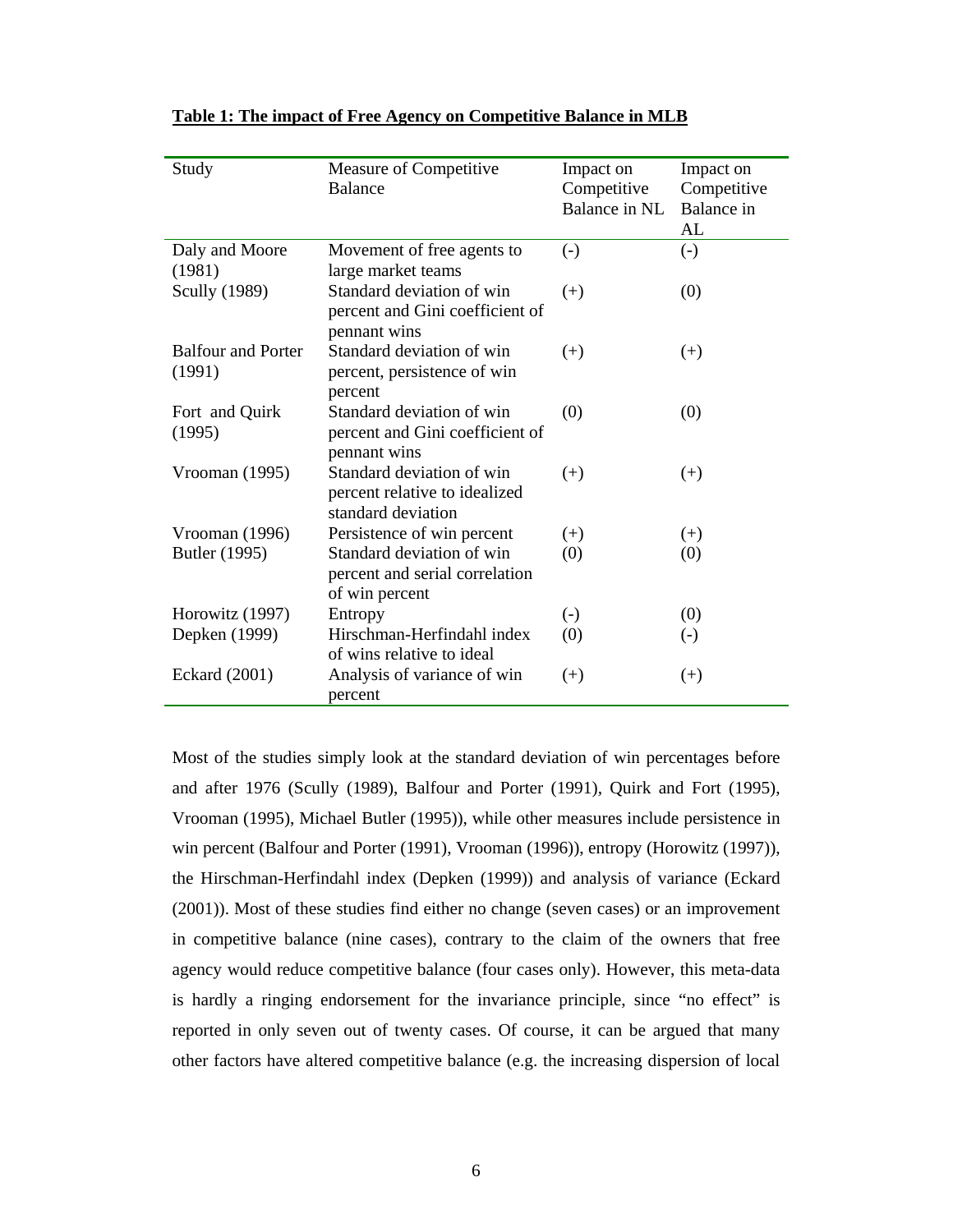TV revenues), but in that case the data, without controlling for these factors, can hardly be said to represent a test at all.

Some other studies have approached the invariance principle as a direct test of the Coase Theorem and tried to establish whether the distribution of talent in the league has been affected by the introduction of free agency. George Daly (1992) observes that under the Reserve Clause top line players were seldom traded, a situation that has been affected by free agency where the top stars have a choice after six years leading to increased mobility. Timothy Hylan, Maureen Lage and Michael Treglia (1996) in a study of pitcher movements finds that these players have become less mobile since free agency, a surprising result and one that they claim does not support the Coase Theorem. However, Donald Cymrot, James Dunley and William Even (2001) examine player mobility in 1980, controlling for possible selection bias and find that, for that season at least, there was no evidence that restricted players (with less than six years service) enjoyed more or less mobility than unrestricted free agents after controlling for player characteristics.

Daniel Marburger (2002) considers a different implication of the invariance principle. If trade is possible between two independent leagues then it should be more profitable to hire a player from the same league than the rival league. Intra-league trade raises the winning probability of the buying team by more than an inter-league trade, since in the former case not only does the buyer have a larger share of talent, but the seller now has a weaker team. Under the Reserve clause this effect will be built into the seller's price, but under free agency it will not, since the free agent is indifferent to the adverse effect on the team he is leaving. Thus with free agency the relative price of intraleague trades should fall and their share of total trades increase. Marburger found a statistically significant increase in the share of intraleague trades, from 60% to 73%, in MLB 1964 and 1992. This finding seems consistent with the invariance principle.

# *(ii) The rookie draft*

The stated intention of the rookie draft system is to provide weaker teams with opportunities to acquire talented players by awarding them first pick. Of course, an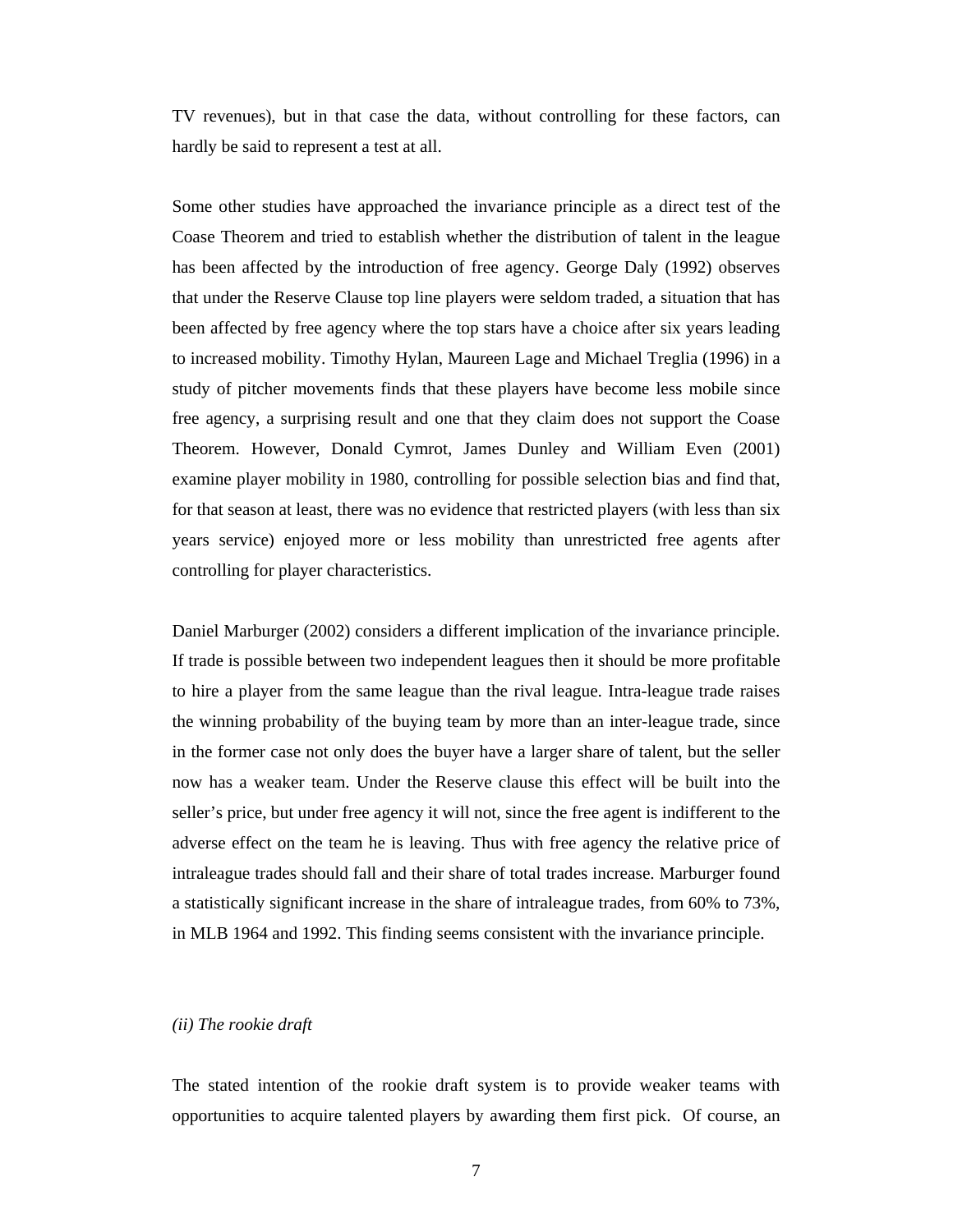additional consequence of this system is the creation of monopsony power. The draft system was instituted by the NFL in 1936 as a way of strengthening weak performing teams to maintain competitive balance, and has since been adopted by all the other major leagues (Fort and Quirk (1995) and Staudohar (1996) provide details).

Daly and Moore (1981) first analyzed whether the draft achieved its stated intention by examining competitive balance before and after the introduction of the MLB draft in 1965. They found a significant improvement in the balance of the National League and a smaller improvement in the balance of the American League. The Japanese Professional Baseball League adopted a draft system at exactly the same time as MLB, and a study by La Croix and Kawaura (1999) also found that competitive balance improved over time (measured by the Gini coefficient for pennants) in both the Central and Pacific Leagues<sup>4</sup>. As they point out, these results are "virtually identical" to Fort and Quirk's (1995) results for MLB. Kevin Grier and Robert Tollison (1994) examined the impact of the rookie draft in the NFL by running an autoregressive specification for win percentage together with the average draft order over the previous three to five seasons, and found that a low draft order significantly raises performance. These results seem to provide consistent evidence against the invariance principle and in support of the owners' stated position.

# **4. Trading mechanisms and the allocation of talent**

 $\overline{a}$ 

One difficulty with much of the preceding analysis is that the relationship between the trading mechanisms in sports leagues and the efficient distribution of talent is poorly defined. The approach followed here is to derive the distribution that teams will select when they maximise profits and to compare this with a plausible candidate for an efficient allocation of talent.

Szymanski (2004a) considered a simple model of competition in a league where demand depends on (a) the success of each team and (b) the degree of competitive

<sup>&</sup>lt;sup>4</sup> although the within season measure (standard deviation of win percent) was significant only for the Pacific League.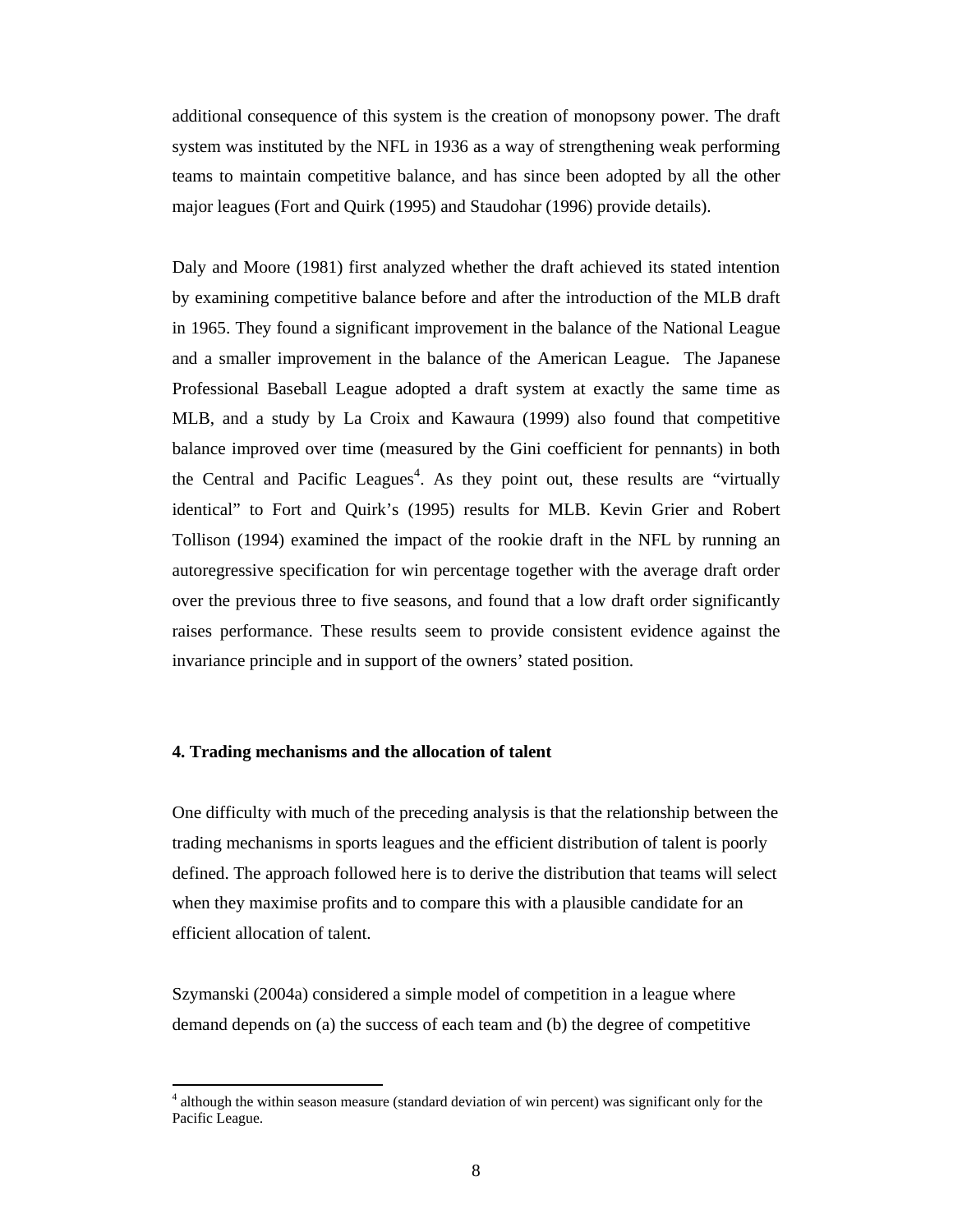balance.<sup>5</sup> The model assumes is a supply of talent to the market, which may be fixed or elastic, and team success, measured by the percentage of games won depends on the share of total talent hired. Teams are assumed to maximise profit. In a league of two teams this boils down a contest success function

(1) 
$$
w_1 = \frac{t_1}{t_1 + t_2}, \quad w_2 = 1 - w_1
$$

Where w is win percentage and t is talent hired, which is assumed perfectly divisible, and a profit function, where is here given the simple form

(2) 
$$
\pi_1 = (\sigma - w_1) w_1 - ct_1
$$
,  $\pi_2 = (1 - w_2) w_2 - ct_2$ ,  $\sigma > 1$ 

where c is the (constant) marginal cost of talent and  $\sigma$  indicates that team 1 is capable of generating a larger revenue than team 2 from any given level of success. Note that the demand for competitive balance ensures that revenues are ultimately decreasing in success, but that given the adding up constraint in (1), there is no guarantee of an interior solution.

How do teams choose talent? We can imagine this as a quantity setting (Cournottype) or price-setting (Bertrand- type) game. As a quantity game, teams allocate a budget to hiring talent and the talent they can hire is proportional to their share of total budgets. The first order conditions for talent choice are therefore

(3) 
$$
\frac{\partial \pi_1}{\partial t_1} = (\sigma - 2w_1) w_2 - cT = 0, \frac{\partial \pi_2}{\partial t_2} = (1 - 2w_2) w_1 - cT = 0
$$

where  $T = t_1 + t_2$ , so that at the Nash equilibrium

(4) 
$$
w_1^* = \sigma / (1 + \sigma)
$$

 $\overline{a}$ 

Team 1 dominates ( $w_1 > \frac{1}{2}$ ) in equilibrium because it has the larger drawing power  $(\sigma > 1)$ . However at equilibrium the marginal revenue of a win for team 1 exceeds the marginal revenue of team 2

 $<sup>5</sup>$  A more general model that is used to analyse the impact of gate revenue sharing is to be found in</sup> Szymanski and Kesenne (2004).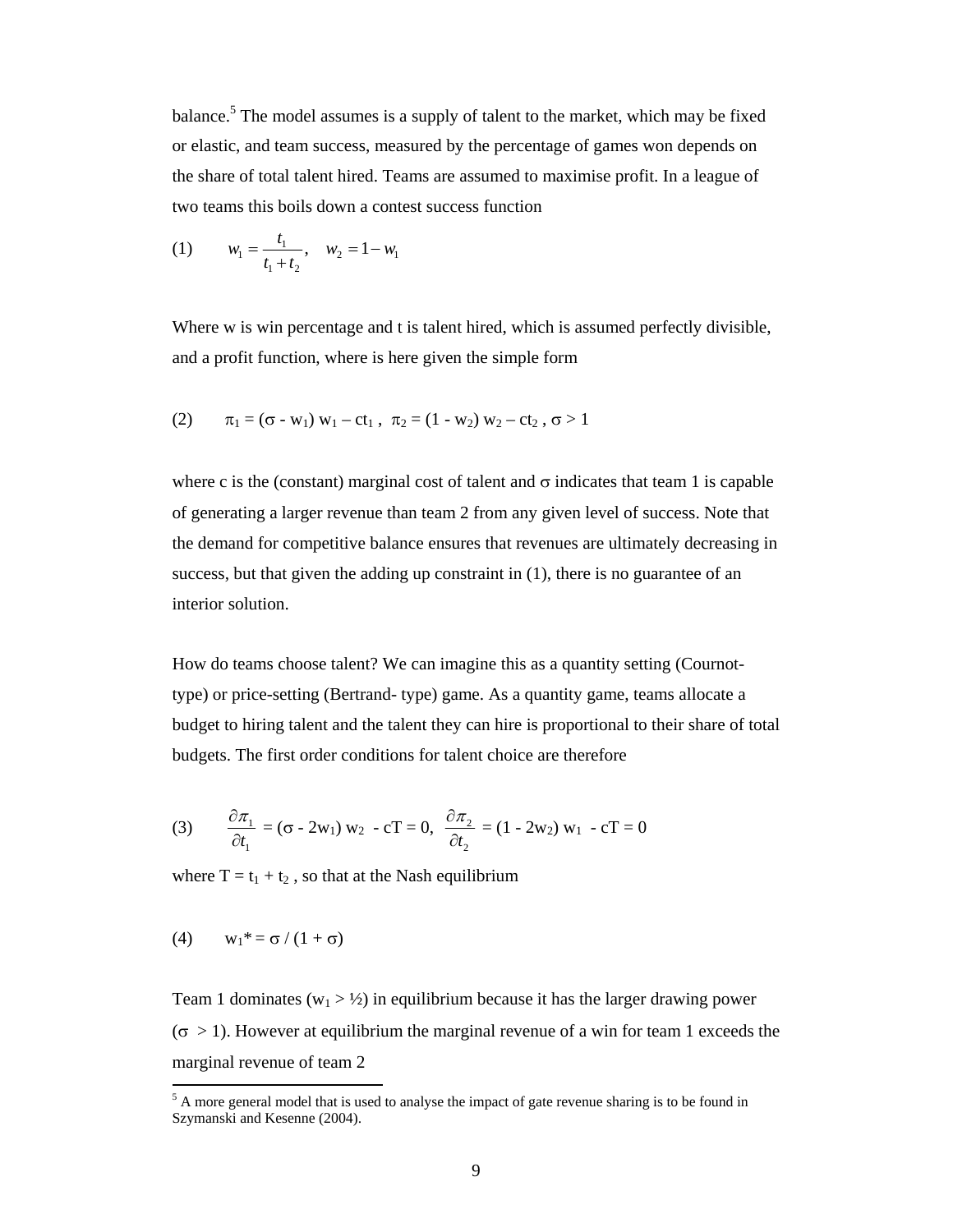$$
(5) \qquad \frac{\partial R_1}{\partial w_1} = \sigma - 2w_1^* = \frac{\sigma(\sigma - 1)}{(\sigma + 1)} > \frac{\sigma - 1}{(\sigma + 1)} = 1 - 2w_2^* = \frac{\partial R_2}{\partial w_2}
$$

This implies a distribution of talent in the league that is not jointly efficient. To see this note that joint profits are

(6) 
$$
\pi_1 + \pi_2 = (1 + \sigma)w_1 - 2w_1^2 - cT
$$
,

which is maximized when

 $\overline{a}$ 

(7) 
$$
w_1^M = (1 + \sigma)/4 > w_1^*
$$

Hence the quantity bidding mechanism entails "too much" competitive balance at the Nash equilibrium. Intuitively, this result is a consequence of asymmetry. Competition always involves an externality- each team's actions under competition fails to account for the negative effect that actions have on rivals' profits. The externality imposed by the team with the lower win percentage in equilibrium is bigger precisely because the big team loses more than the small team when its rival wins more.

Dakhlia and Pecorino (2004) consider a rent-seeking model where teams not only bid for a quantity of talent but also submit a bid for the wage rate per unit of talent. If each team offers the same wage rate then the Nash equilibrium distribution of talent will be the same as above. However, if one team bids higher than the other it can attract all the talent, generating a corner solution. In their model, where teams only have a demand for winning and there is no value in competitive balance, they show that the dominant team will be willing to pre-empt all of the talent by offering a bid at with its rival's demand for talent is zero, as long as the quantity of talent is not too great. However, if the supply of talent is large enough, pre-emption is not profitable, given that the team would have to hire all of the talent in order to pre-empt the market. $^6$ 

 $6$  Efficiency in their model of pure rent seeking (à la Tullock) is slightly peculiar, in that the most efficient result is for team 1 to win all the time since it values the payoff more. Moreover, even if team 1 pre-empts all the talent, it only need to employ ε of it to win with certainty, since team 2 hire zero in equilibrium. The point here is that the simple rent seeking game requires more structure in order for an interior solution to be efficient. If, for example, there is a demand for competitive balance, then an interior solution can be efficient.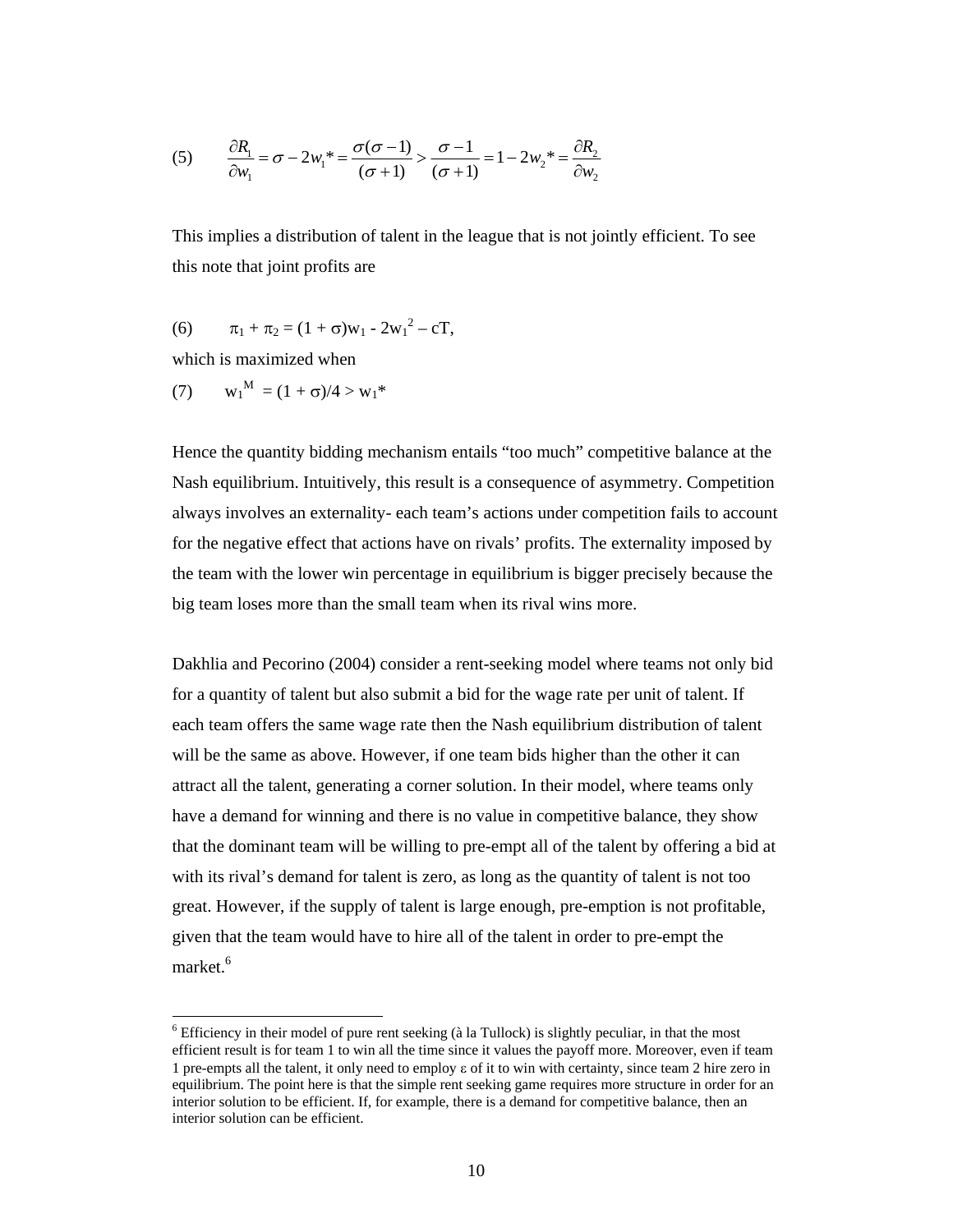The incentive to pre-empt can be identified by comparing the profit level at an interior equilibrium for a given marginal cost of talent with the profit made by one team raising price by ε above marginal cost, hiring all the talent and winning all the time. If this deviation can be shown to be profitable then a form of Bertrand competition will ensue.

To derive the condition for a profitable deviation first consider the demand for talent at the interior equilibrium. First note that  $w_1 / w_2 = t_1 / t_2 = \sigma$ . Writing (3) in terms of  $t_1$  and  $t_2$ , substituting for  $t_2$  we obtain

(8) 
$$
t_1^* = \frac{\sigma^2(\sigma - 1)}{(1 + \sigma)^3 c}, \quad t_2^* = \frac{\sigma(\sigma - 1)}{(1 + \sigma)^3 c}
$$

This implies that team 1 makes profit equal to

(9) 
$$
\pi_1^* = \frac{\sigma^4 + \sigma^2}{(1 + \sigma)^3}
$$

It can now be shown that team 1 would want to pre-empt by offering a wage rate " $c +$ ε" if the total supply to the market  $T^S = t_1^* + t_2^*$ . For ε small enough, the profits from pre-emption are

(9) 
$$
\sigma - 1 - cT^{s} = \frac{\sigma^{3} - 1}{(1 + \sigma)^{2}}
$$

Pre-emption can therefore be profitable if

(10) 
$$
\sigma^3 > \sigma^2 + \sigma + 1 \Rightarrow \sigma > 1.84
$$
 *approx*

Thus pre-emption can be a profitable strategy if the dominant team is sufficiently large. As Dakhlia and Pecorino show, pre-emption additionally requires that the marginal profit of team 2 is negative when it hires zero units of talent, requiring that  $bT<sup>S</sup> > 1$ , where b is the pre-emptive bid of team 1 and  $T<sup>S</sup>$  is the total supply of talent. Additionally, however, if  $T^{S} > t_1^* + t_2^*$  then it becomes less and less likely that preemption is profitable.

Thus, when there is bidding for talent, there is a possibility that we shift from an inefficient interior solution to a pre-emptive corner solution, which is also inefficient. In both cases it is assumed that any market clearing mechanism must involve identical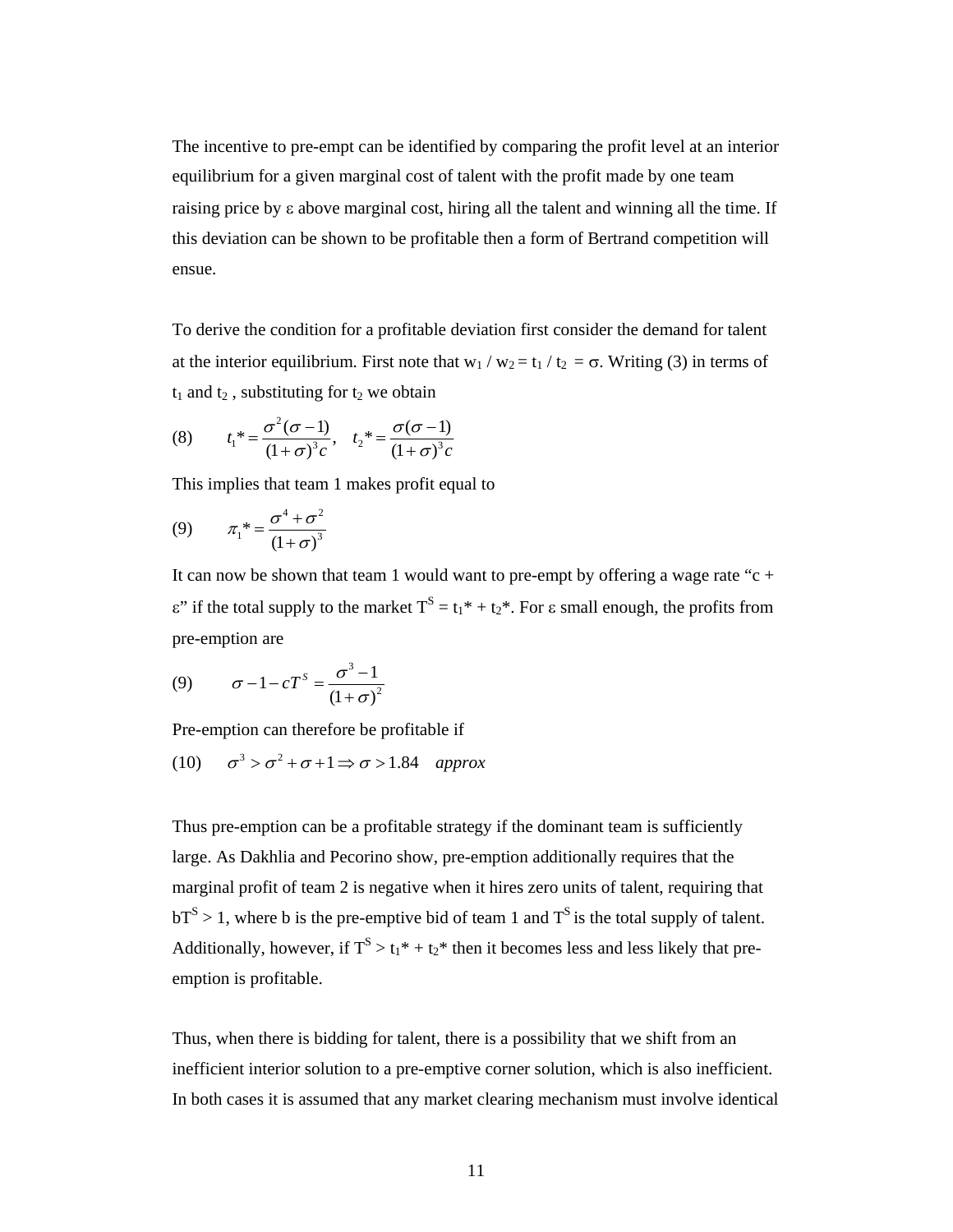treatment for each unit of talent. If talent were sold for different prices to different teams then there would be no equilibrium among the players, since low paid players would with identical skills would be willing to move to high paying teams.

#### **5. Some empirical evidence**

The theory described in the previous section implies a simple empirical experiment. Since data exists for attendance at league matches and the success rates of teams, it is feasible to identify a statistical relationship for each team in a league. From this relationship it is possible to estimate a distribution of wins that would maximise attendance at home matches, and to compare this distribution with the actual distribution, which may be imagined as an approximation of the competitive Nash equilibrium. Szymanski (2004b) estimates this relationship for Major League Baseball, while Leach and Szymanski (2005) do the same for the lower divisions of English soccer. The first of these papers shows quite clearly that the attendance maximising distribution of wins will be much more unbalanced than what we observe in practice, and that the optimal distribution gives more weight to already dominant teams.

The key to the analysis is to estimate separate slope parameters for a quadratic equation relating home attendance to wins. While this has seldom been done before (a notable exception is Dobson and Goddard (2001)), the regression fits the data well in the case of English football, although the analysis must be restricted to the lower three divisions because such a large fraction of Premier League matches are sold out, and therefore attendance in these cases is largely insensitive to success. But in general, attendance is strongly dependent on success in winning matches- this should not be surprising given that in any team sports league the majority of those attending a game are fans of the home team.

Leach and Szymanski used attendance and wins data for all professional league clubs in England over the last thirty years and produced club by club estimates, a sample of which is shown in Table 2.

12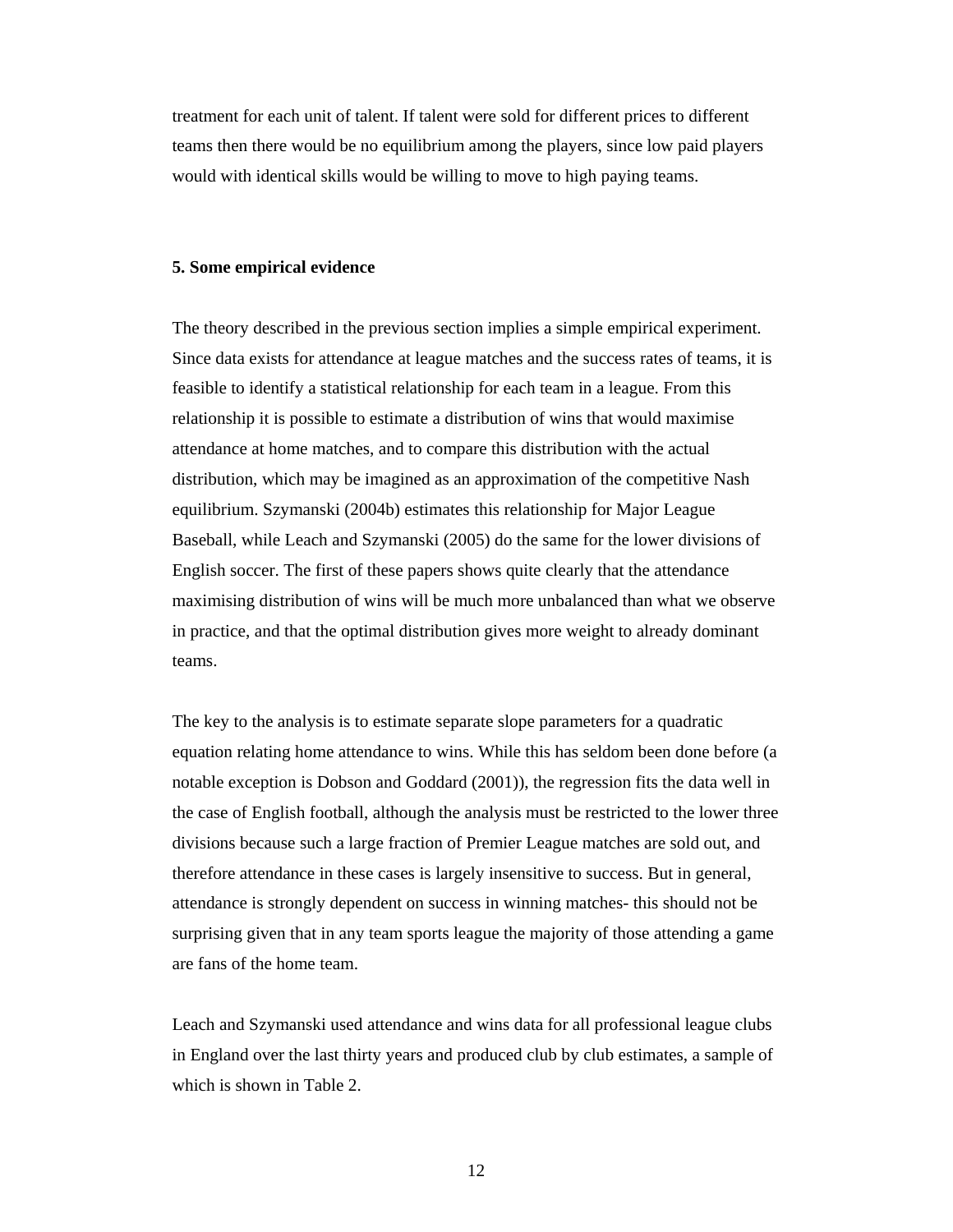| Club                           | Level Term (WPct) |                  | Squared Term (WPct <sup>2</sup> ) |                  |
|--------------------------------|-------------------|------------------|-----------------------------------|------------------|
|                                | Coefficient       | <i>Std Error</i> | Coefficient                       | <b>Std Error</b> |
| Aldershot Town                 | 21450             | 4627             | $-15159$                          | 6752             |
| Aston Villa                    | 141207            | 80300            | $-103652$                         | 115000           |
| Barnsley                       | 40018             | 22100            | $-44124$                          | 35200            |
| Birmingham City                | 73007             | 18000            | $-60110$                          | 27200            |
| <b>Blackburn Rovers</b>        | 36529             | 21900            | $-24005$                          | 34200            |
| Blackpool                      | 25535             | 6764             | $-17645$                          | 8523             |
| <b>Bolton Wanderers</b>        | 74357             | 9735             | $-53469$                          | 16100            |
| Bournemouth                    | 21700             | 3694             | $-11255$                          | 6926             |
| <b>Bradford City</b>           | 59411             | 17100            | $-51505$                          | 23700            |
| <i>Brentford</i>               | 25103             | 7938             | $-10149$                          | 11300            |
| Brighton & Hove                | 92932             | 9154             | $-84248$                          | 12000            |
| <b>Bristol City</b>            | 72672             | 33500            | $-84299$                          | 65000            |
| <b>Bristol Rovers</b>          | 29861             | 1951             | $-22318$                          | 3664             |
| Burnley                        | 21804             | 11800            | $-6079$                           | 21400            |
| Bury<br>$\sim$<br>$\mathbf{r}$ | 21555<br>1.7000   | 1724             | $-13862$                          | 2604             |

**Table 2: Estimated sensitivity of attendance to wins for a sample of clubs.** 

Source: Leach and Szymanski (2005)

The size of these sensitivities varies considerably by club and the restriction that coefficients are identical across clubs is easily rejected. The regressions seem well defined, with level and quadratic terms having the right signs in all cases and about three quarters of the estimates are significant at the conventional level. Using these estimates we can proceed to estimate the attendance maximising distribution of wins for any team in any particular season. By way of example, consider the estimates for two teams, Sheffield Wednesday and Watford. These were selected for simple arithmetical expedient that the quadratic terms for these two clubs are more or less identical. The two equations are:

| Sheffield Wednesday: | Attendance = $75000$ (% wins) - $44000$ (% wins) <sup>2</sup> |
|----------------------|---------------------------------------------------------------|
| Watford:             | Attendance = $59000$ (% wins) - $44000$ (% wins) <sup>2</sup> |

From these estimates we can calculate the attendance maximising percentage of wins for each team- 85% for Sheffield Wednesday and 67% for Watford. In each case attendance does start to decline when the team wins too big a share of its matches. Imagine a league which contained only these two teams. Clearly they cannot jointly reach their individual optimum, since the total number of wins must sum to 100%. A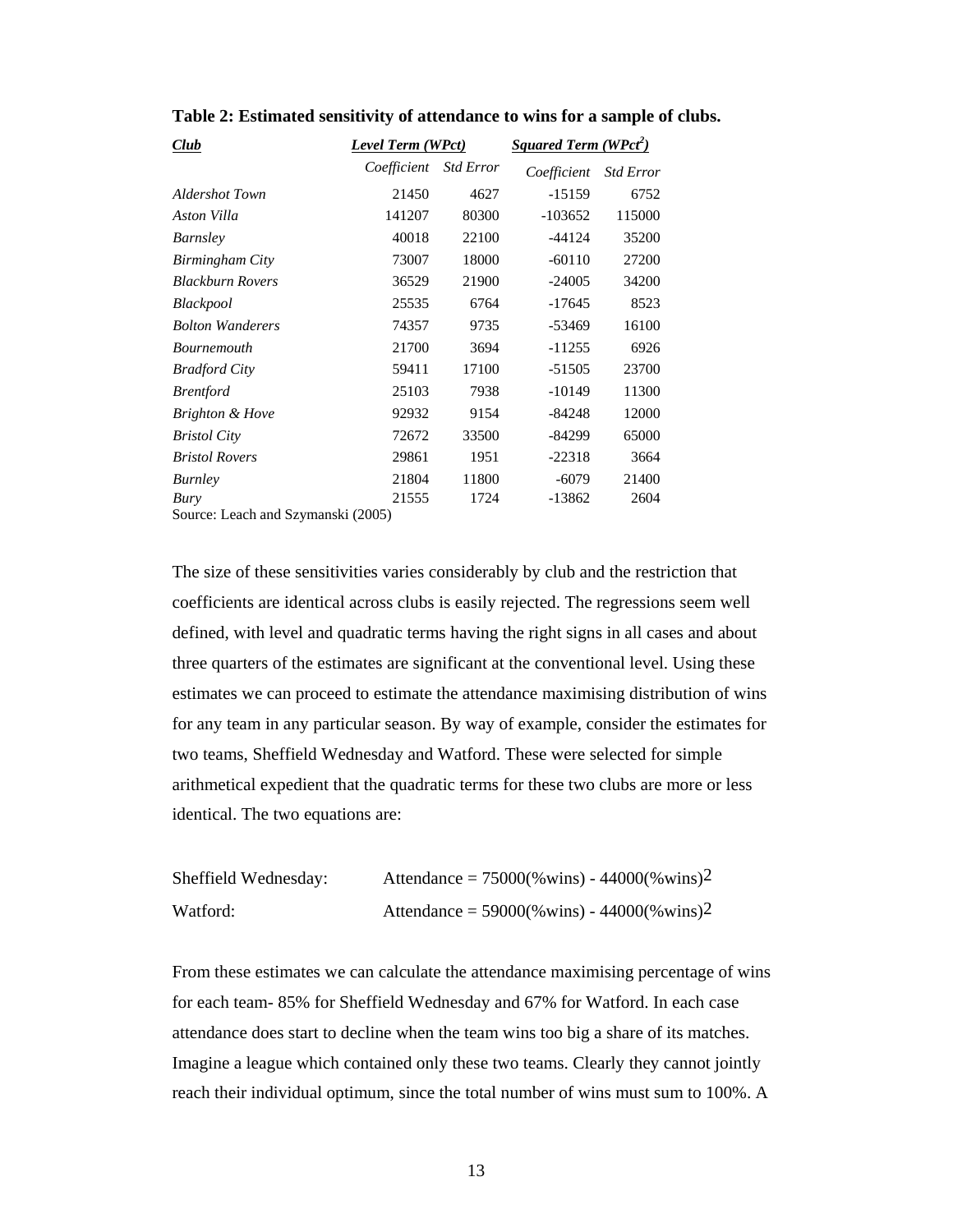central planner would choose an allocation of wins between the two teams which equalised the marginal attendance from a win for each team- in other words where

$$
75000 - 88000w_1 = 59000 - 88000w_2
$$

which implies  $w_1^M = 59\%$  is the optimal win percentage for Sheffield Wednesday. However, if we now consider the Nash equilibrium of a talent hiring contest between the two teams, the marginal benefit of unit of talent for each team is

$$
(75000 - 88000w_1)w_2 = (59000 - 88000w_2)w_1
$$

which implies that at the Nash equilibrium Sheffield Wednesday's win percentage would be  $w_1^* = 56\%$ , less than the attendance maximising optimum, as illustrated in figure 1.



Figure 1

The calculations are somewhat more tedious, but it is straightforward to reproduce this result for any league division and any particular season, and the result always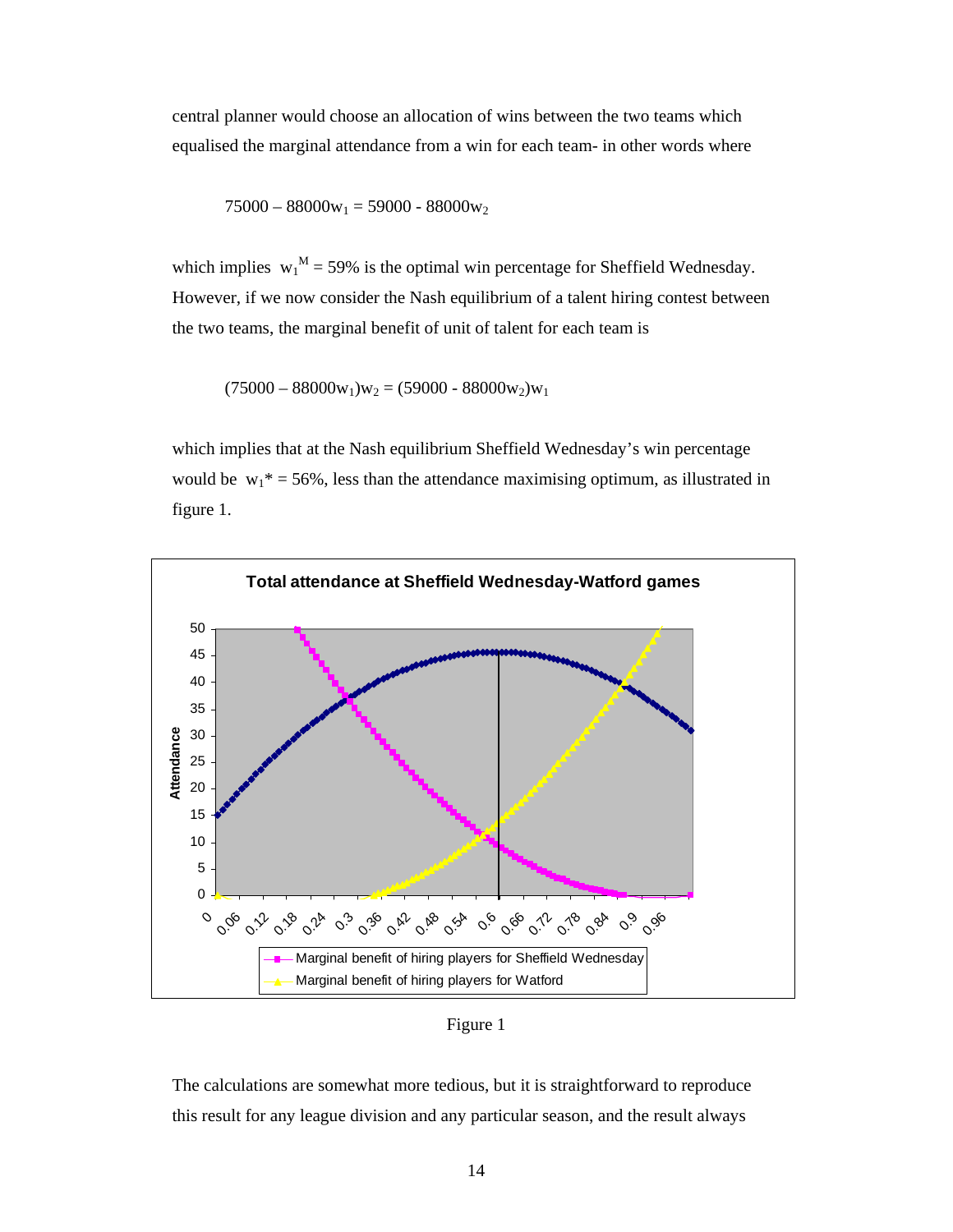appears to be the same- the attendance maximising distribution of wins is much more unequal than that which we observe in practice (which is presumed to be a Nash equilibrium). For example, table 3 below shows the actual standard deviation of wins for the second tier of English football over the last decade and the attendance maximising distribution.

|               | <b>Second Tier Actual Standard</b> | <b>Second Tier Constrained Standard</b>    |
|---------------|------------------------------------|--------------------------------------------|
| <b>Season</b> | <b>Deviation of Win Percentage</b> | <b>Deviation of Optimal Win Percentage</b> |
| 1994          | 0.086                              | 0.241                                      |
| 1995          | 0.081                              | 0.187                                      |
| 1996          | 0.072                              | 0.232                                      |
| 1997          | 0.094                              | 0.232                                      |
| 1998          | 0.115                              | 0.235                                      |
| 1999          | 0.116                              | 0.242                                      |
| 2000          | 0.111                              | 0.237                                      |
| 2001          | 0.115                              | 0.246                                      |
| 2002          | 0.112                              | 0.227                                      |
| 2003          | 0.106                              | 0.203                                      |
|               |                                    |                                            |

**Table 3: Standard Deviation of Actual and Optimal Win Percentages for the second Tier of English Football 1994-2003** 

Source: Leach and Szymanski (2005)

Thus the empirical evidence on attendance seems to support the theory. Several objections have been raised to these results.<sup>7</sup> Firstly, it might be said that attendance is only one source of revenue, and that for many leagues TV income is as important. As a matter of fact, this may be true of the Premier League but is certainly not true for the lower divisions that attract only small TV revenues. If TV income did matter, and TV viewers wanted balanced contests (being less partisan than the typical supporter attending a match) then these results would be to a degree mitigated. However, even TV fans can be partisan, and even in the most TV oriented leagues clubs still obtain a large fraction of their income from gate money. Secondly, it might be said that a very unbalanced contest is all well and good in the short run, but that a league that was persistently unbalanced would be likely to lose its supporter base. This point is in fact

<sup>&</sup>lt;sup>7</sup> I am grateful, inter alia, to Robert Sandy, Peter Sloane and Andy Zimbalist for their insights.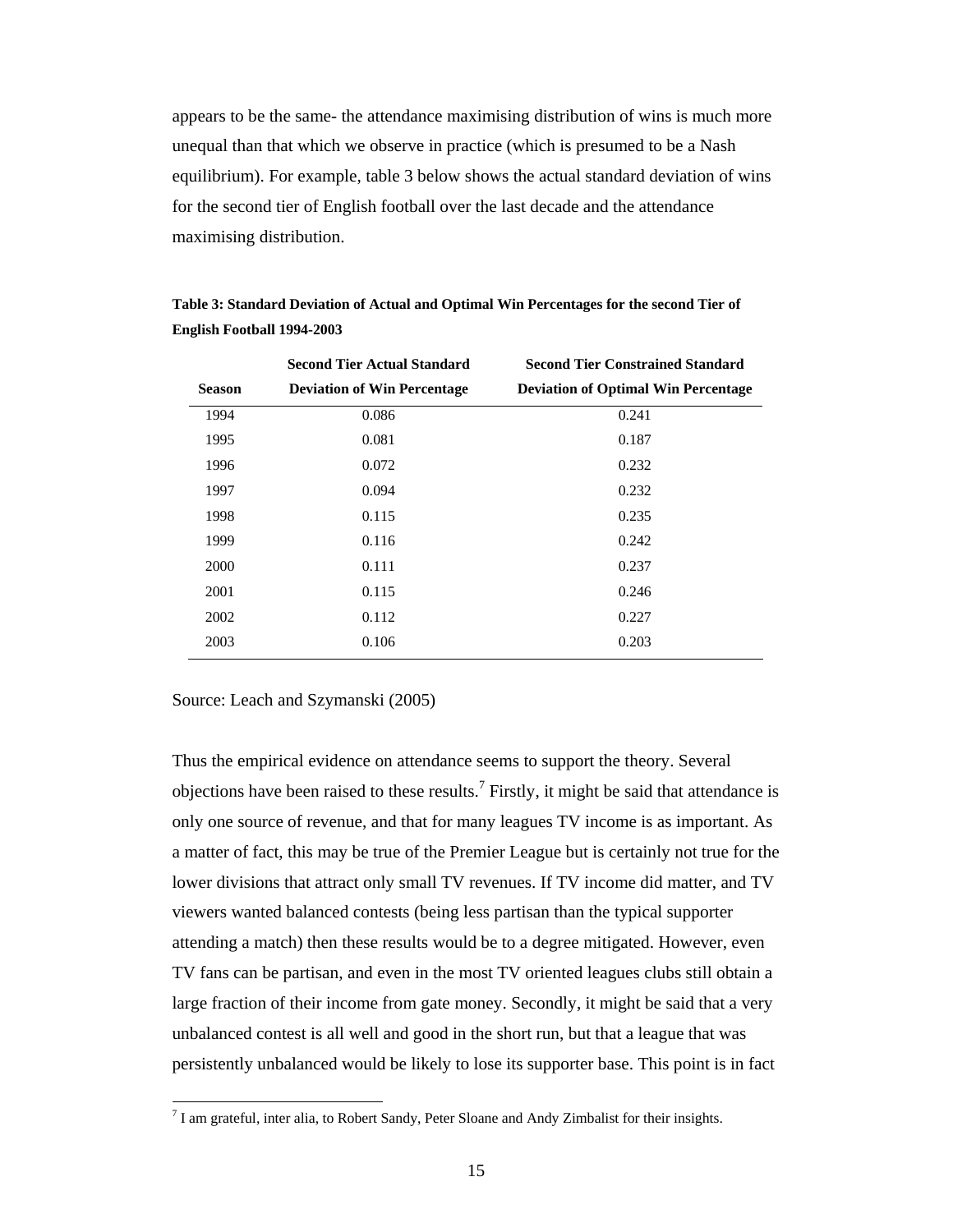addressed in the estimation technique, since the reported estimates are derived from a regression which includes lagged variables on the right hand side, and these are used to estimate a long run relationship. Critics might say that these estimates are unlikely to give a reliable indication about a much more unbalanced world since the optimal levels of balance estimated have never been observed in practice. However, it has been shown by Buzzacchi et al (2003) that, despite the fact that European football is much less balanced that the US major leagues (measured by the likelihood of teams entering the highest ranked positions), it has not been the case that attendance at European football has been declining relative to attendance at the US major leagues. What the data certainly does not suggest, contrary to the claims of many federations and sports economists, is that increasing competitive balance will lead to an increase in attendance in the short to medium run.

#### **6. The future of the Champions League**

In what sense does any of this contradict the Coase Theorem? What has been shown in the model is that different trading mechanisms generate different allocations, none of which are efficient. However, the model does not exhaust the potential range of mechanisms nor does it show that other forms of bargaining between teams would not achieve the productively efficient allocation. Indeed, owners of US major league teams might argue that they adopt the panoply of restrictive devices for which they are famous precisely to combat these potential inefficiencies (roster limits, salary caps, etc, etc). However, perhaps the model does shed some light on what a Coasian mechanism must look like. The analysis suggests that simple rules often fail to reach optimality. It suggests agents need to have some idea of what constitutes a globally efficient outcome, and that then they may need to adopt quite complex bilateral bargains to achieve the efficient outcome. Reliance on conventional market signals (e.g. prices, quantities) may not be enough. Significant planning and coordination among firms may be required to reach a Coasian bargain- often in ways that might, when viewed in a mundane fashion, violate antitrust laws. The most obvious mechanism for dealing with the inefficiency of specific trading mechanisms is to integrate the teams in the league into a single enterprise. In sport, it has been argued that a league should indeed be viewed as a single entity (see e.g. Roberts (1984))

16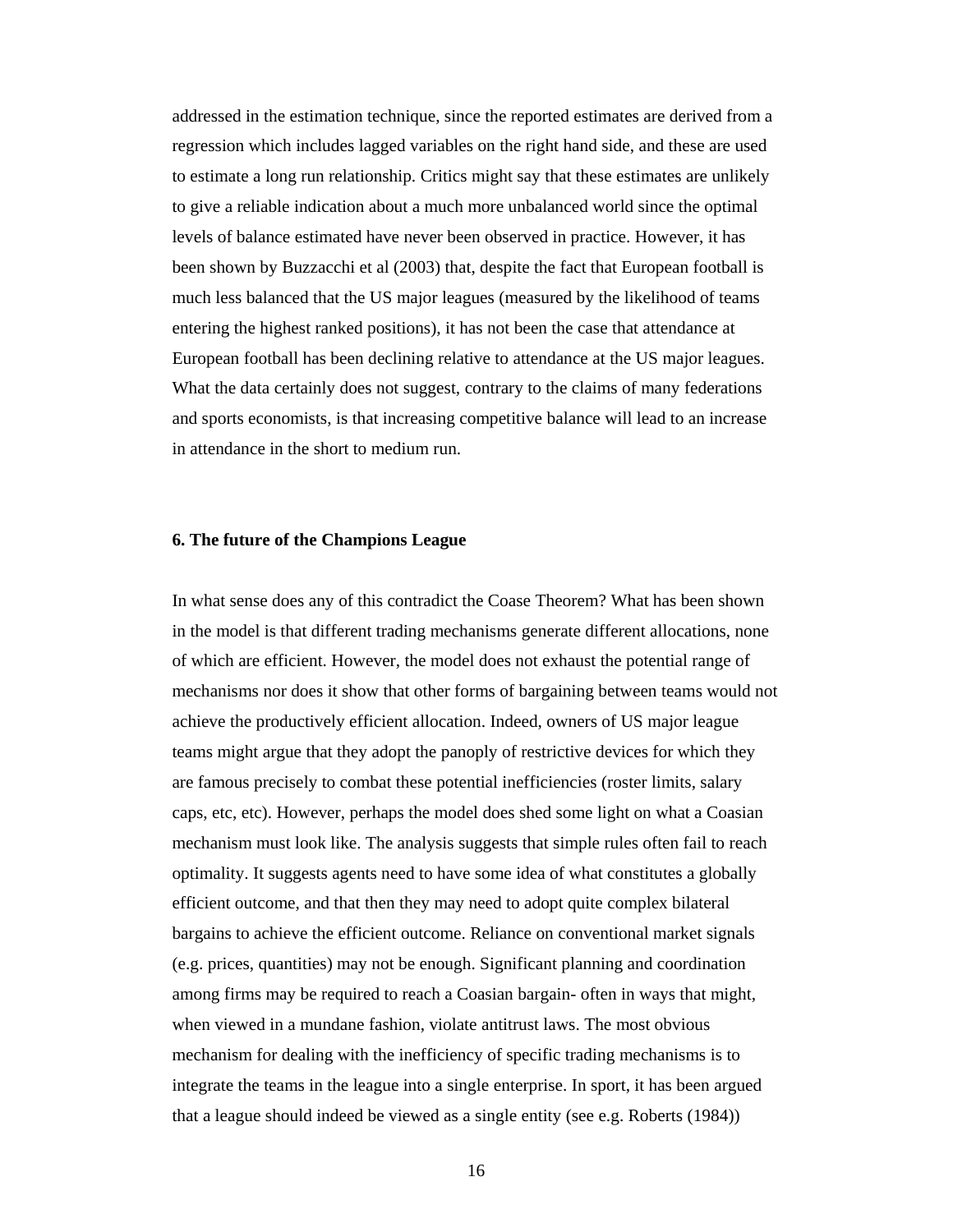since each the "product" is the league competition, rather than any particular games played in the league. This view is much debated in the sports literature, but the more general implication that the solution to the problem of Coasian bargaining is monopoly is surely not a very attractive one.

In the context of a sports league, such mechanisms are generally accepted on the grounds that teams must cooperate in order to produce "the product" defined as the league competition, even if the single entity defence is rejected. In this view, leagues are treated as a joint venture (Flynn and Gilbert (2001))). In the US, redistributive mechanisms are supported in the name of competitive balance, and are generally established in order to redistribute resources from strong teams to weaker teams. It could be argued that even if redistribution in this direction does not maximise attendance in the short run, it will serve to maximise interest in the long run, since excessively unbalanced competitions may cause loss of interest in the long run.<sup>8</sup> However, such effects are difficult to prove, and the evidence that many European soccer leagues have remained highly popular over many years, despite being consistently and significantly unbalanced, suggests that this link may be weak or even non-existent. Moreover, even in the US redistributive measures have not been deemed adequate to maintain balance within a league. Team relocation is a controversial issue, with many motivations being attached to desire of team owners to move from one city to another (e.g. expansion into larger markets, extracting stadium subsidies, preempting the entry of rival leagues<sup>9</sup>). However, it is clear that if a team owner relocates from a weak drawing city to a strong drawing city competitive balance is likely to improve. Carlton et al (2004) go so far as to argue that league restrictions on the right of teams to relocate are an efficient mechanism for internalising the externality caused by the loss of rivalry when a franchise moves (initially, any traditional rivalry that many have existed between a team at its old location and nearby cities will be diluted or lost completely imposing an economic cost on these other franchises). They supply

 $\overline{a}$ 

 $8$  Humphreys (2002), who shows that a combination of within and between season competitive balance affects attendance. The relative decline of interest in the English FA Cup as the financial gap between the different divisions of English football has grown, might also be interpreted in this light (Szymanski (2001).

<sup>&</sup>lt;sup>9</sup> See e.g. Zimbalist (2003), pp29-33, Quirk and Fort (1992) pp298-302.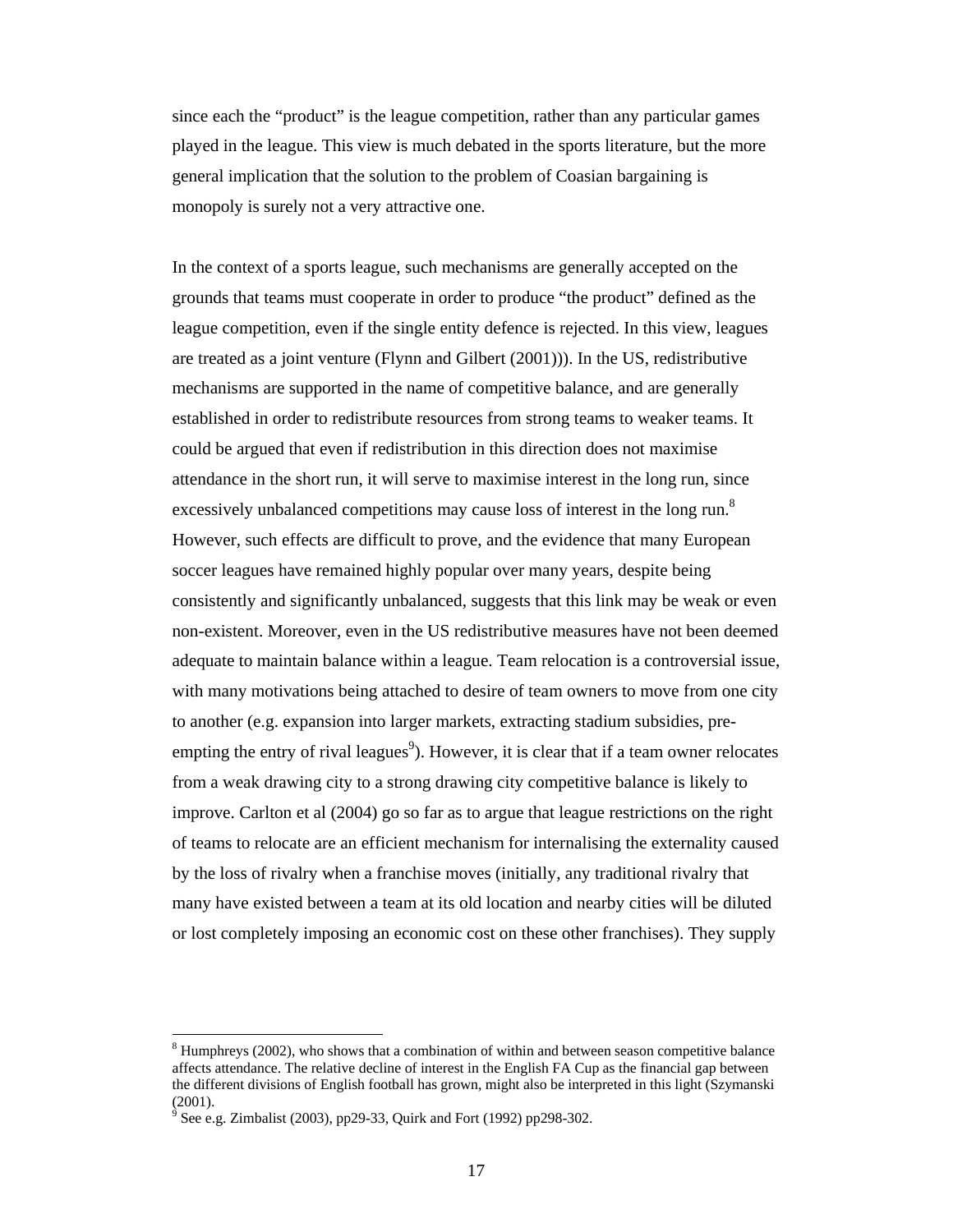some evidence from ice hockey (the NHL) to show that franchise movements have only been permitted where they have been expected to add to league-wide profits.<sup>10</sup>

In the context of European football the system of promotion and relegation should automatically ensure that teams with roughly equal levels of support should reach similar competitive levels (i.e. divisions) without the need for team relocation. Tied to the very strong evidence that (a) team expenditure generates success on the pitch and (b) team success generates revenue (e.g. Szymanski and Smith (1997), Szymanski and Kuypers (1999), Forrest and Simmons (2002)), it is clear that both intra- and interdivisional league rankings in European football should accurately reflect revenuegenerating potential. The difficulty in Europe, however, is that this system still fails to produce competitive balance in domestic leagues, which tend to be dominated by a very small number of teams.

Szymanski and Zimbalist (2005) discuss the extent to which the national leagues of countries such as Portugal, Norway, Belgium, Greece, Turkey, among others, have been historically been dominated by between one and three teams. Smaller European countries have tended to be unbalanced because teams from only one or two dominant cities, usually the capital, have resources that far exceed those of teams representing smaller towns. Even in larger countries where it might be expected that a larger national population will generate a more diverse set of teams (e.g. Italy, Germany, England), competitive balance, measured by the number of teams effectively contesting the championship, is much weaker than in the US major leagues.

One plausible reason for this historical lack of balance is the balkanised nature of European football. If almost the entire world supply of baseball talent is insufficient to maintain competitive balance among 30 teams, as Major League Baseball appears to believe (see e.g. Levin et al.), then what chance is there that the world's supply of football talent, divided between 50 or so European domestic leagues, will stretch far enough to maintain competitive balance in each? Historically, the talent has been spread thinly across the nations, particularly since mobility was limited in the pre-

 $\overline{a}$ 

 $10$  This is not quite the same as a competitive balance argument, but the general proposition is consistent with a competitive balance justification for relocation if increasing competitive balance increases league-wide profits.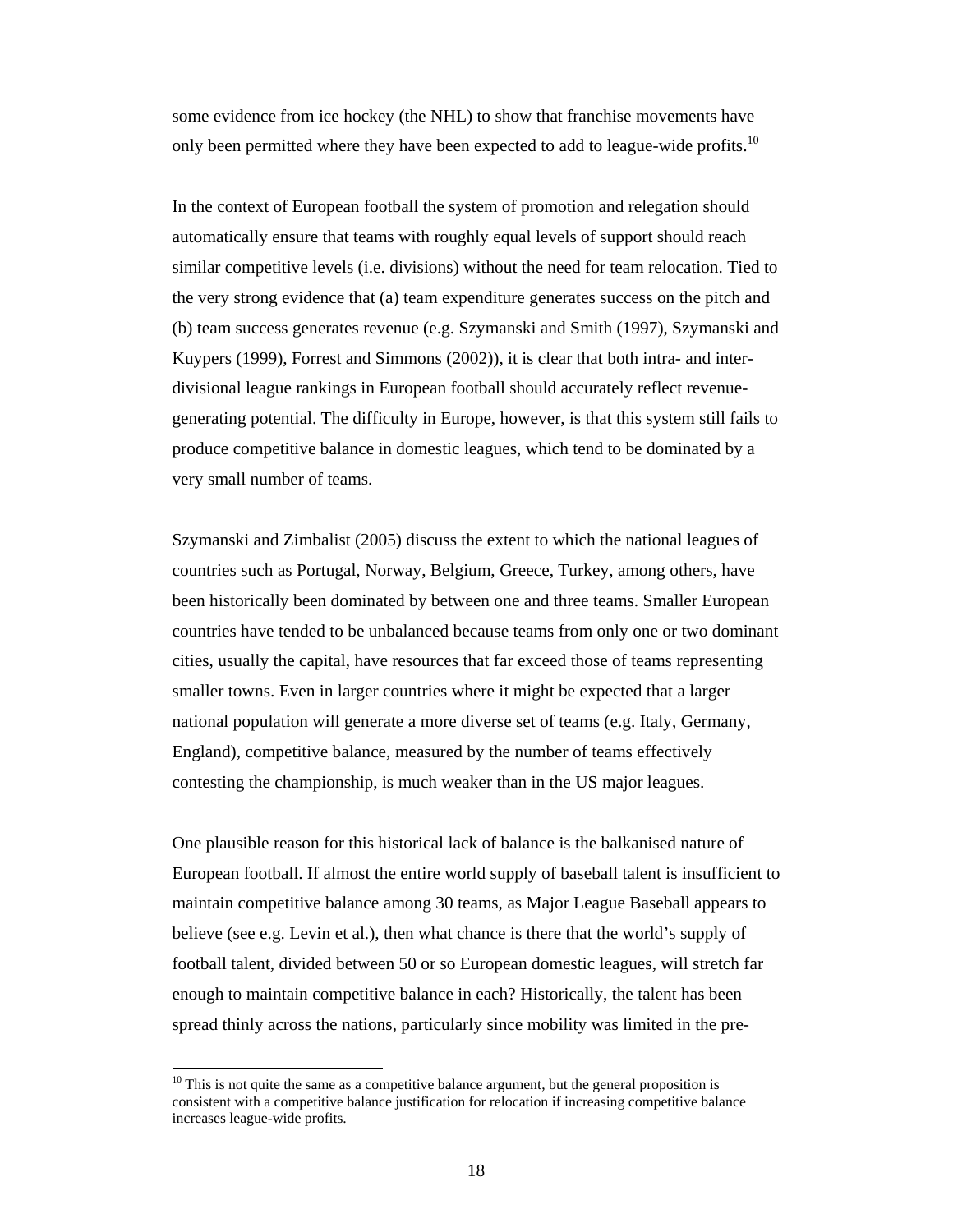Bosman era by various national restrictions. Post- Bosman we have seen a dramatic increase in player mobility combined with even greater concern about competitive. This concern has taken two forms:

- the fear that teams from larger nations dominate Europe at the expense of teams from smaller countries
- the fear that strong clubs in larger countries increasingly dominate national competition

The common factor linking these two fears is the Champions League. UEFA have expressed concern about the effect that the Champions League is having on the distribution of resources in Europe and the level of competitive balance:

"The Champions League has created, in almost every country in Europe, an elite of rich clubs whose increasing dominance is turning their domestic title races into predictable turn-offs for fans, UEFA are warning" -Observer, November 7, 2004

"UEFA created this fantastic competition in 1992, but that it has now become a monster that has produced this unequal struggle between haves and have-nots in countries across Europe" - Lennart Johannsen, UEFA President

"It's a serious concern for us that in many European countries only a small number of teams can win the domestic league title…This competitive imbalance is not unique in England, but it is quite pronounced there." -William Gaillard, UEFA Director of Communications.

It is not hard to see how the Champions League could have added to the level of competitive imbalance. Champions League revenues derive principally from gate receipts and from the distribution of TV revenues. Each team retains the gate revenues from its home matches, while in the 2003/04 season around £280 million was distributed between the 32 teams that participated in the group stages. Exactly half of these teams came from the big five TV markets (England, France, Germany, Italy and Spain) and these teams received over 70% of the money distributed. Partly this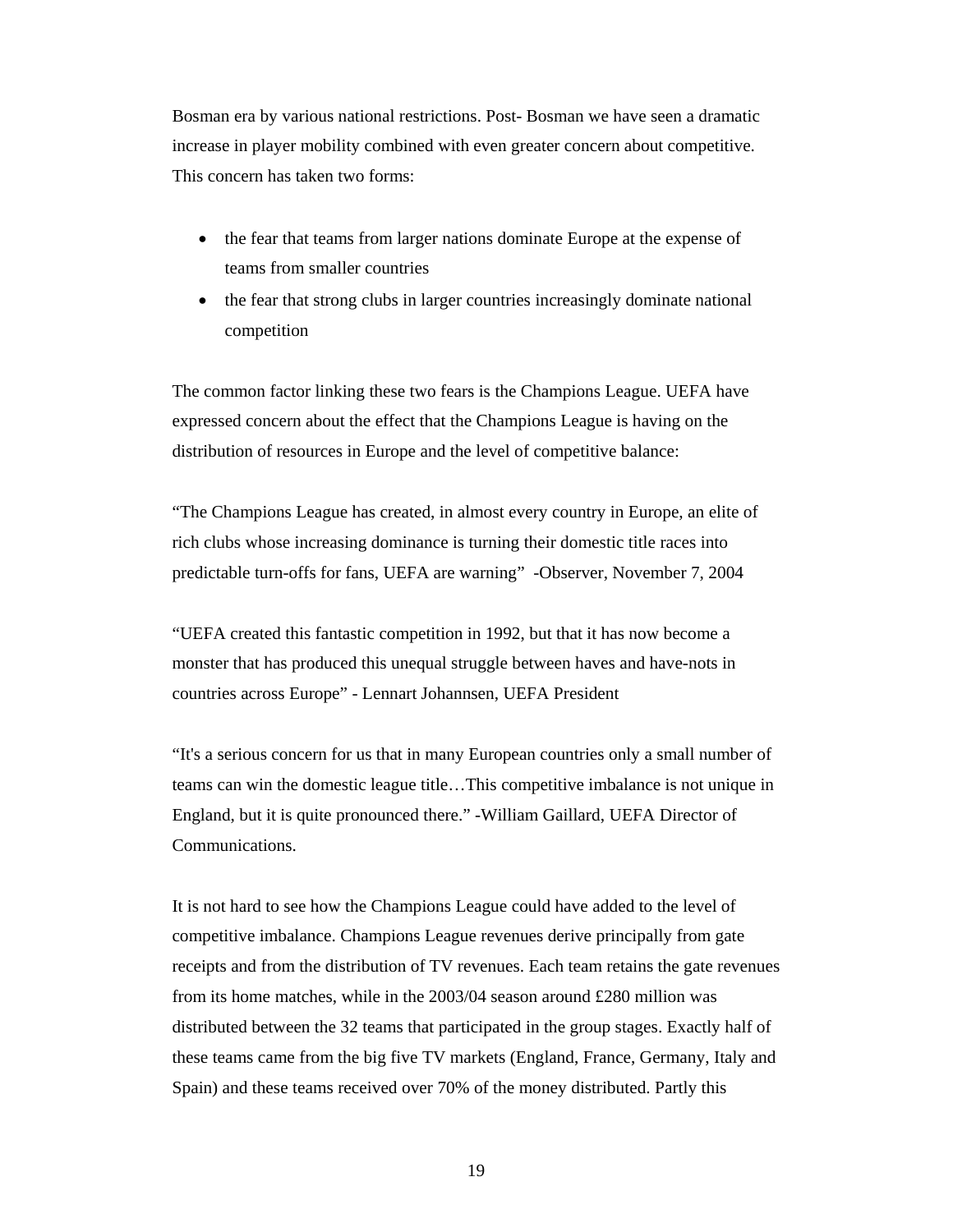reflected the greater success of clubs form these countries, since the payments are partly based on results, but in part it reflected pure pulling power. For example, the eventual winners, Porto, received a smaller distribution than Arsenal, Monaco, Manchester United or Chelsea.

The resources that are distributed to these teams are likely to be used to invest in talent in order dominate the competition in the future. For example, a modest Champions League run to the quarter finals for Manchester United is likely to generate income in the region of around £30 million (about £20 million in broadcast fees and £10 million in ticket sales), while more than half of the Premier League has a total annual income of less than £50 million. It is hard to see how the smaller teams could generate the financial resources to compete effectively in the domestic league.

It would appear that the Champions League has created chronic imbalance both inside the competition itself and outside in the domestic league championships. UEFA's response has been introduce restriction on the size of squads fielded by teams in the Champions League, and to oblige teams to field at least four players that were trained by the club, and additionally four players that were trained inside the national association. These rules were agreed at a UEFA Congress in April 2005 and their introduction was explained by UEFA thus: "restoring football's competitive balance is one of the reasons why UEFA is proposing new rules on locally trained players"<sup>11</sup>. However, when introducing these proposals, UEFA Chief Executive Lars-Christer Olsson "admitted that there had been negative responses to the proposals from some major leagues and their larger clubs".<sup>12</sup> In fact, these proposals seem quite mild compared to some of the restrictions to be found in North America, and yet even these seem to meet resistance from the dominant teams.

One explanation for this apparent difference in attitude is the following. All teams in the US major leagues are recognised to be the dominant teams and have little or no fear of being disenfranchised, thanks to the "closed" league system. In Europe, however, presently dominant teams that make concessions to weaker teams have

 $\overline{a}$ 

<sup>&</sup>lt;sup>11</sup> "UEFA out to get the balance right", Thursday, 3 February 2005, Mark Chaplin. http://www.uefa.com/uefa/news/Kind=128/newsId=277348.html, last accessed 8/5/05<br><sup>12</sup> Ibid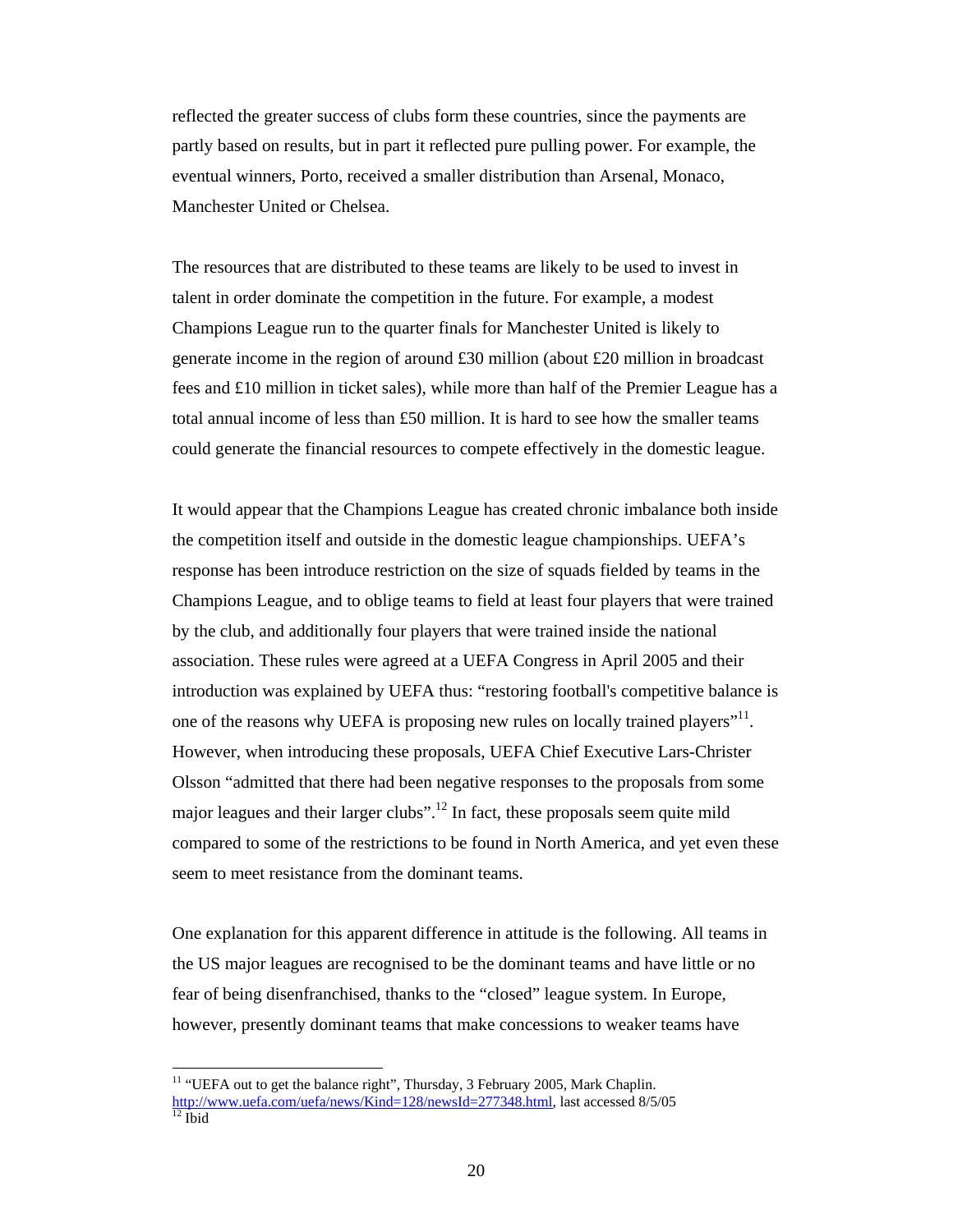every reason to fear that in the future they will sink into obscurity- and one need only consider the present status of former European Champions such as Nottingham Forest (outside of the Premier League for the last six seasons and relegated to the third tier this year) to see how severe the penalty for poor performance can be. In the US, concessions by currently strong teams are expected to be repaid in future when the tables are turned. Hence all can be persuaded to make agreements that are collectively optimal. Under the promotion and relegation system, however, concessions that might make sense collectively do not make much sense individually, and certainly make much less sense than they do in the context of a closed league (see e.g. Szymanski and Valletti (2003)). This is not to say that the promotion and relegation system is itself a bad thing- indeed Ross and Szymanski (2002) argue that many of the inefficiencies observed in the US closed league system would be remedied by the application of promotion and relegation. The point is that reaching agreement on decisions that are collectively efficient in sports leagues is extremely difficult and the actual decisions made often seem to fall well short of Coasian efficiency.<sup>13</sup>

Strong teams that compete inside the Champions League also perceive themselves to face an alternative to sharing income and resources with a large number of weaker teams. Since the early 1980s there has been more or less persistent discussion about the creation of a European Superleague. Such a league could be formed by an elite group of European teams on a closed or near-closed basis. There are clearly many formats that such a league might take- Hoehn and Szymanski (1999) discussed one such format- but it is clear that such a league would be likely to be built more around TV income. For example, if the 16 large market teams competing in the Champions League can generate an income of around £200 million from playing around 40 matches, a full scale European Superleague of twenty teams might be capable of generating ten times this amount from a schedule of 380 games. £2000 million, however, is more than the combined total turnover of Europe's twenty richest teams, according to this year's Deloitte and Touche rich list.<sup>14</sup> A figure of £2000 million for

<sup>13</sup> Ross and Szymanski (2005) argue that part of the problem lies in the vertical integration of championship organising and club management functions that prevails in most team sports leagues. Efficient structures are more likely to emerge when organisers are distinct from competitors, as is the case with many individualistic sports contests such as marathon running or golf.

 $\overline{a}$ 

<sup>&</sup>lt;sup>14</sup> "World's top 20 football clubs set to break  $\bigoplus$  billion income mark in 2005" Deloitte & Touche, 2/17/05.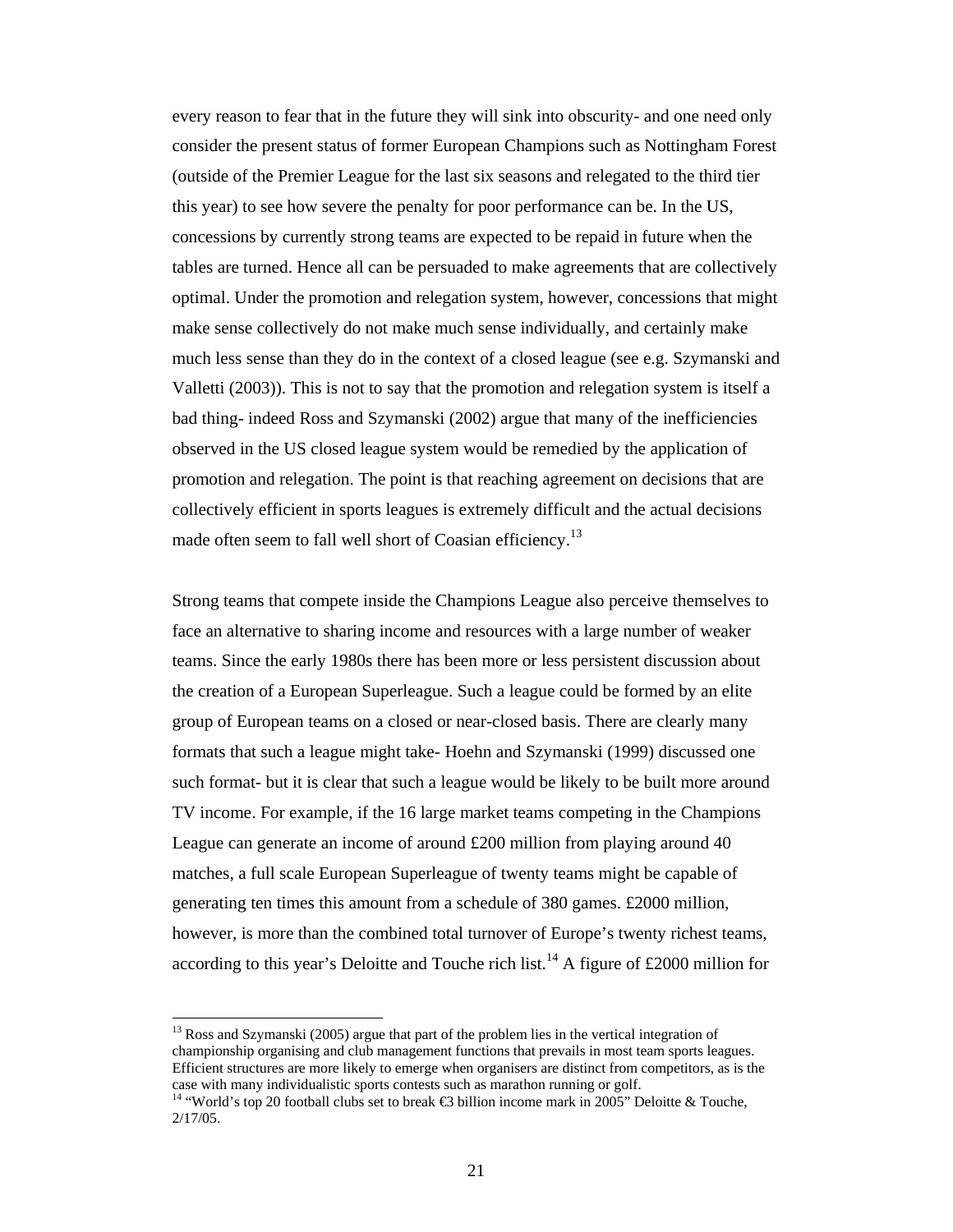European Superleague TV rights would be in line with the six-eight year deals recently signed by the NFL in the US for about \$3000 million per year, and indeed such thoughts may well be tied up with the continuing interest of the Michael Glazer, owner of the NFL's Tampa Bay Buccaneers, in acquiring Manchester United. Any such income, of course, would be before considering potential income from ticket sales, merchandising, sponsorship and so on.

The fact that a breakaway Superleague has been considered many times before is no secret. Most recently, plans for a mid-week league developed by Media Partners, associated with Silvio Berlusconi, owner of AC Milan, were eventually shelved in 1998 following reform of the Champions League that favoured the largest teams in Europe. In recent years there have continuous rumours that G-14, a lobby group of the top European clubs formed in 2000, is preparing its own plans for the formation of a Superleague. Of course, critics would accuse any clubs that were part of such a plan of financial greed and a betrayal of the traditions of the sport. However, it should also be observed that a Superleague of 30 clubs organised on lines similar to the US major leagues would be likely to be more balanced than the present Champions League or any domestic league, even absent redistributive measures. This is simply because the distribution of talent among the 20 or 30 largest European teams is already more balanced than in existing competition.<sup>15</sup> By eliminating competition from the weakest teams, the competitive externality identified in this paper would be mitigated, if not eliminated. This would seem clearly to involve the kind of Coasian bargaining described in this paper. Whether any such bargains come to pass remains to be seen.

http://www.deloitte.com/dtt/press\_release/0,1014,sid%253D1017%2526cid%253D74209,00.html, last accessed 8/5/05

<sup>&</sup>lt;sup>15</sup> Note that the Champions League does not include all of the strongest teams since each country is limited by the number of teams that can compete, a restriction which works against some of the largest clubs.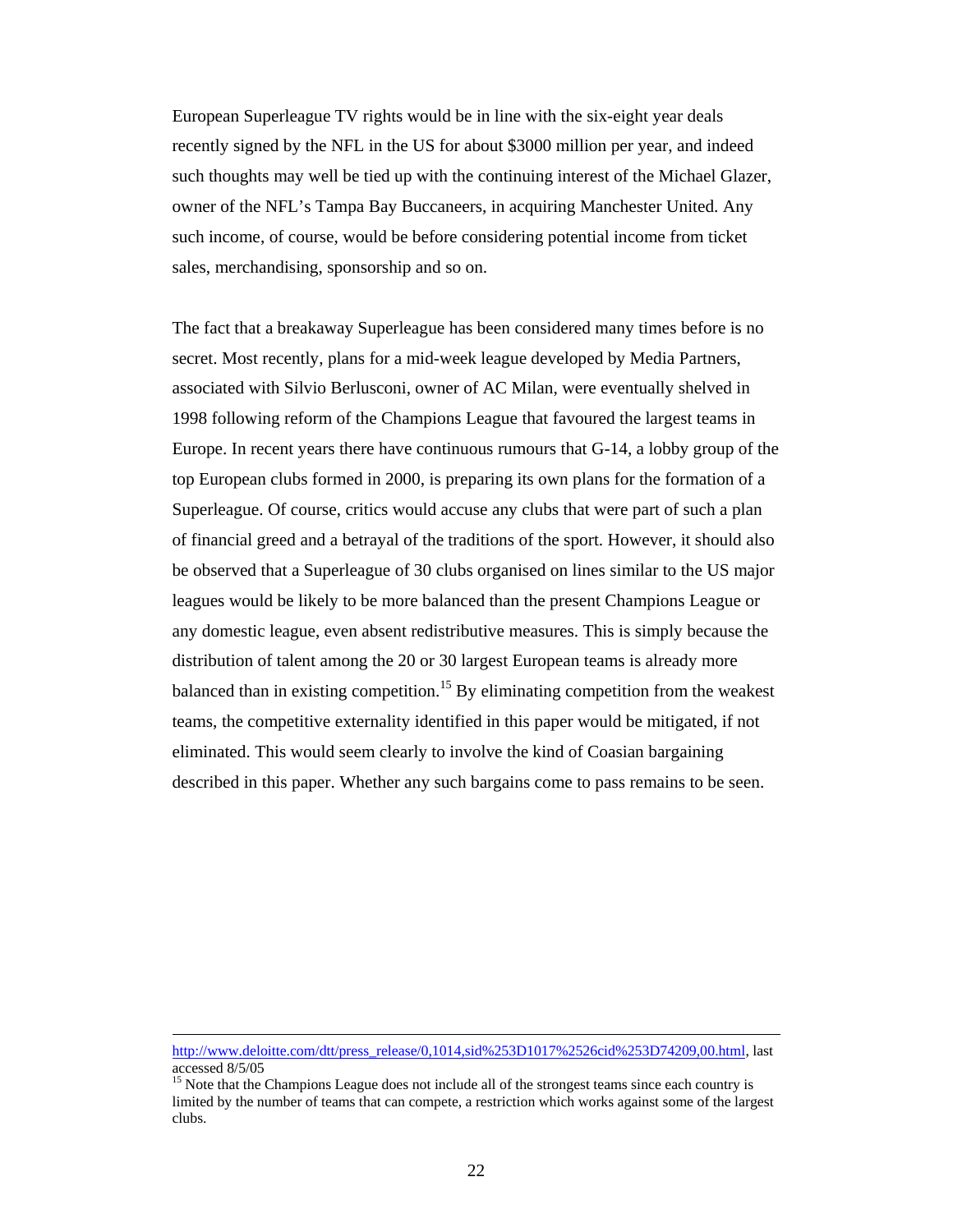# **References**

Aivazian, Varouj and Callen, Jeffrey (2003) "The Core, Transactions Costs, and the Coase Theorem", Constitutional Political Economy, 14, 287-299.

Balfour, Alan and Philip Porter. 1991. "The Reserve Clause in professional sports: legality and effect on competitive balance" *Labor Law Journal*, 42, 8-18.

Butler, Michael. (1995) "Competitive Balance in Major League Baseball" *The American Economist*, 39, 2, 46-52.

Buzzachi, Luigi, Stefan Szymanski and Tommaso Valletti. 2003. "Static versus Dynamic Competitive Balance: Do teams win more in Europe or in the US?" *Journal of Industry, Competition and Trade*, 3, 3, 2003, 167-86

Canterbery, E. and Marvasti, A. (1992) "The Coase Theorem as a negative externality", *Journal of Economic Issues*, XXVI, 4, 1179-1189

Carlton, Dennis, Alan Frankel and Elisabeth Landes, 2004, "The Control of Externalities in Sports Leagues: An Analysis of Restrictions in the National Hockey League", *Journal of Political Economy*, 2004, vol. 112, issue S1, pages S268-S288

Coase, Ronald (1988) "Notes on The Problem of Social Cost" in The Firm and the Market, University of Chicago Press.

Coase, Ronald (1960) "The Problem of Social Cost", *The Journal of Law and Economics*, 3, 1-44

Cymrot, Donald, James Dunlevy and William Even. 2001. " 'Who's on first' : an empirical test of the Coase Theorem in baseball" *Applied Economics*, 33, 593-603.

Dakhlia, Sami and Paul Pecorino, 2004, "Rent-Seeking with Scarce Talent: A Model of Preemptive Hiring" University of Alabama Economics, Finance and Legal Studies Working Paper No. 04-09-01

Daly, George and William Moore. 1981. "Externalities, property rights, and the allocation of resources in Major League Baseball" *Economic Inquiry*, 29, 77-95.

Depken, Craig. 1999. "Free-Agency and the Competitiveness of Major League Baseball" *Review of Industrial Organization*, 14, 205-217.

Dixit, Avinash and Mancur Olson (2000) "Does voluntary participation undermine the Coase Theorem" *Journal of Public Economics*, 76, 309-335

Dobson, Stephen and John Goddard. 2001. The Economics of Football. Cambridge University Press.

Eckard, Woodrow. 2001. "Free Agency, competitive balance and diminishing returns to pennant contention" *Economic Inquiry*, 39, 3, 430-443.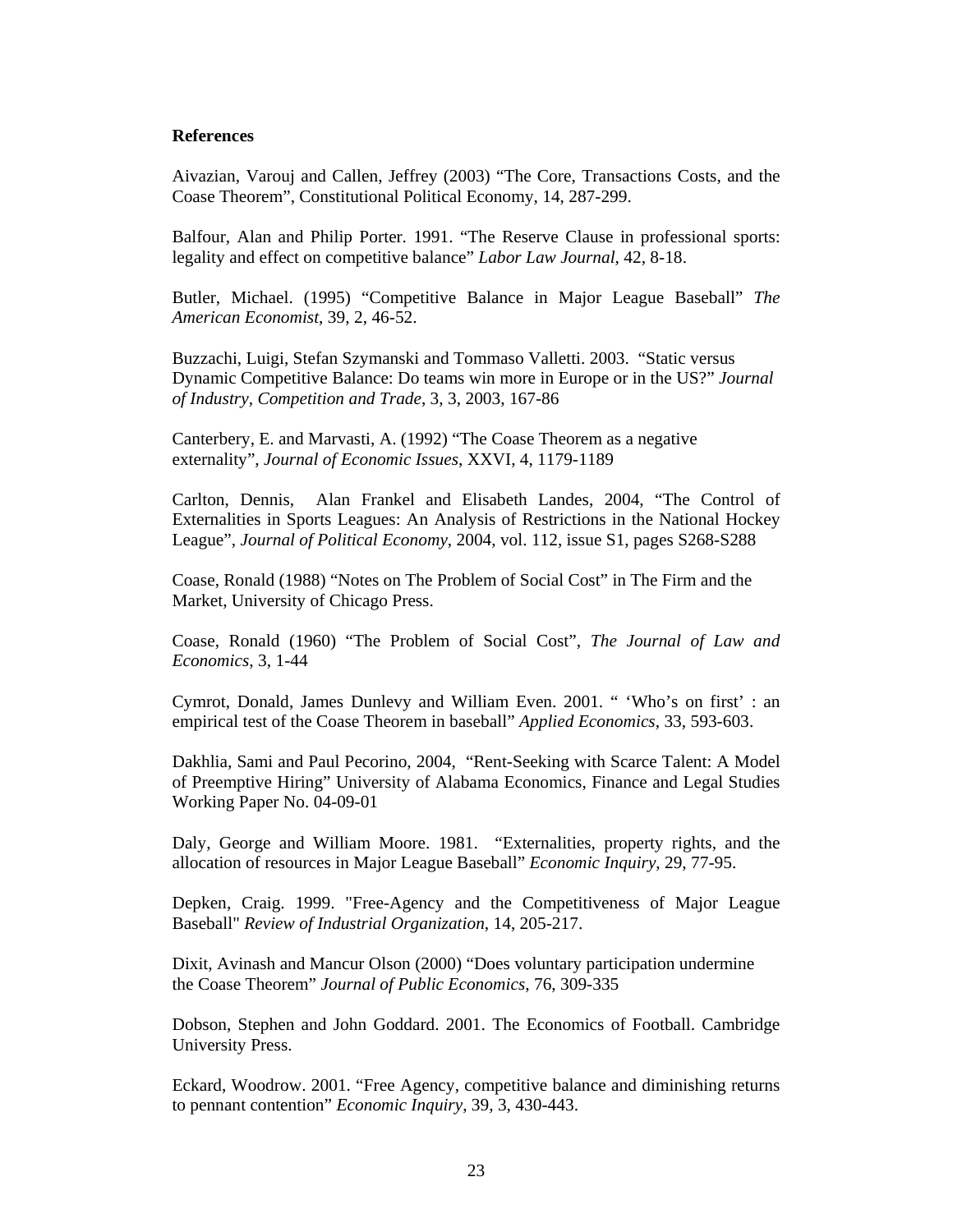El-Hodiri, Mohamed and James Quirk. 1971. "An Economic Model of a Professional Sports League" *Journal of Political Economy*, 79, 1302-19

Ellickson, R. (1991) "The case of Coase against Coaseanism" *Yale Law Journal*, 99, 611-33

Flynn, Michael and Richard Gilbert. 2001. 'An Analysis of Professional Sports Leagues as Joint Ventures' *Economic Journal,* 111, F27-F46.

Forrest, David and Robert Simmons. 2002. "Team salaries and playing success in sports: a comparative perspective," *Zeitschrift für Betriebswirtschaft* Vol. 72, No. 4.

Fort, Rodney and James Quirk. 1995. "Cross Subsidization, Incentives and Outcomes in Professional Team Sports Leagues" *Journal of Economic Literature*, XXXIII, 3, 1265-1299

Grier, Kevin and Robert Tollison. 1994. "The rookie draft and competitive balance: the case of professional football" *Journal of Economic Behavior and Organization*, 25, 293-298.

Hoehn, Thomas and Stefan Szymanski. 1999. "The Americanization of European Football" *Economic Policy* 28, 205-240.

Horowitz, Ira. 1997. "The increasing competitive balance in Major League Baseball" *Review of Industrial Organization*, 12, 373-387.

Humphreys, Brad. 2002. "Alternative measures of competitive balance in sports leagues" *Journal of Sports Economics*, 3, 2, 133-148.

Hylan, Timothy, Maureen Lage and Michael Treglia. 1996. "The Coase Theorem, free agency, and Major League Baseball: a panel study of pitcher mobility from 1961 to 1992" *Southern Economic Journal* 62, 1029-1042.

La Croix S. and Kawaura A. (1999) "Rule changes and competitive balance in Japanese professional baseball" *Economic Inquiry*, 37, 2, 353-368.

Leach, Stephanie and Stefan Szymanski, 2005, "Tilting the Playing Field: Why a sports league planner would choose less, not more, competitive balance: The case of English football" mimeo, Tanaka Business School, Imperial College London.

Levin, Richard, George Mitchell, Paul Volcker and George Will. 2000. *The Report of the Independent Members of the Commissioner's Blue Ribbon Panel on Baseball Economics*. NY: Major League Baseball.

Marburger, Daniel. 2002. "Property Rights and Unilateral Player Transfers in a multiconference sports league", *Journal of Sports Economics*, 3, 2, 122-132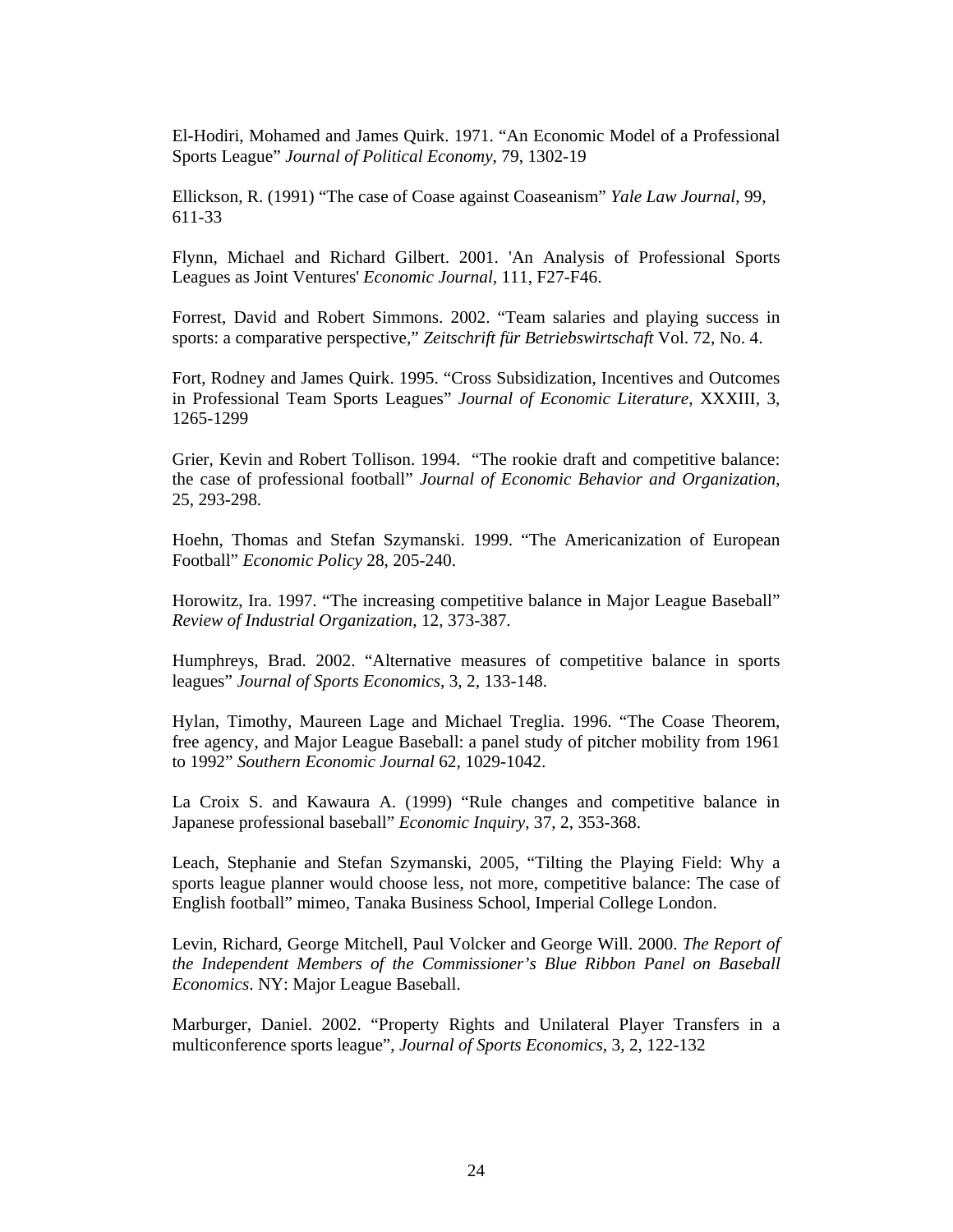Quirk, James and Mohamed El Hodiri. 1974. "The economic theory of a professional sports league" in *Government and the Sports Business,* Roger Noll, ed. Washington: Brookings Institution.

Quirk, James and Rodney Fort. 1992. Pay Dirt: The Business of Professional Team Sports, Princeton N.J.: Princeton University Press.

Roberts, Gary. 1984. "Sports Leagues and the Sherman Act: the Use and Abuse of Section 1 to Regulate Restraints on Intraleague Rivalry," *U.C.L.A. Law Review*, 32, 219, 286-87

Ross, Stephen F. and Stefan Szymanski. 2002. "Open competition in league sports" *Wisconsin Law Review*, vol 2002, 3, 625-656.

Ross, Stephen F. and Stefan Szymanski. 2004, "Antitrust and Inefficient Joint Ventures: Why Sports Leagues Should Look More Like McDonald's and Less Like the United Nations", mimeo, College of Law, University of Illinois, Urbana-Champaign

Rottenberg, Simon. 1956. "The baseball player's labor market" *Journal of Political Economy*, 64, 242-258

Samuelson, Paul (1995) "Some uneasiness with the Coase Theorem" *Japan and the World Economy*, 7, 1-7.

Scully, Gerald. 1989. The Business of Major League Baseball. Chicago: University of Chicago Press.

Sloane, Peter. 1969. "The Labor Market in Professional Football", *British Journal of Industrial Relations,* 7, 2, pp. 181-199.

Staudohar, Paul. 1996. Playing for Dollars: Labor Relations and the Sports Business. ILR Press, Cornell.

Szymanski, Stefan. 2001, "Income Inequality, Competitive Balance and the Attractiveness of Team Sports: Some Evidence and a Natural Experiment from English Soccer" *Economic Journal,* 111, F69-F84

Szymanski, Stefan, 2004a, "Professional team sports are only a game: The Walrasian fixed supply conjecture model, Contest-Nash equilibrium and the invariance principle" *Journal of Sports Economics*, 5, 2, 111-126

Szymanski, Stefan, 2004b, "Tilting the Playing Field: Why a sports league planner would choose less, not more, competitive balance: The case of baseball", mimeo, Tanaka Business School, Imperial College London.

Szymanski, Stefan and Stefan Késenne, 2004. "Competitive balance and gate revenue sharing in team sports" *Journal of Industrial Economics*, LII, 1, 165-177.